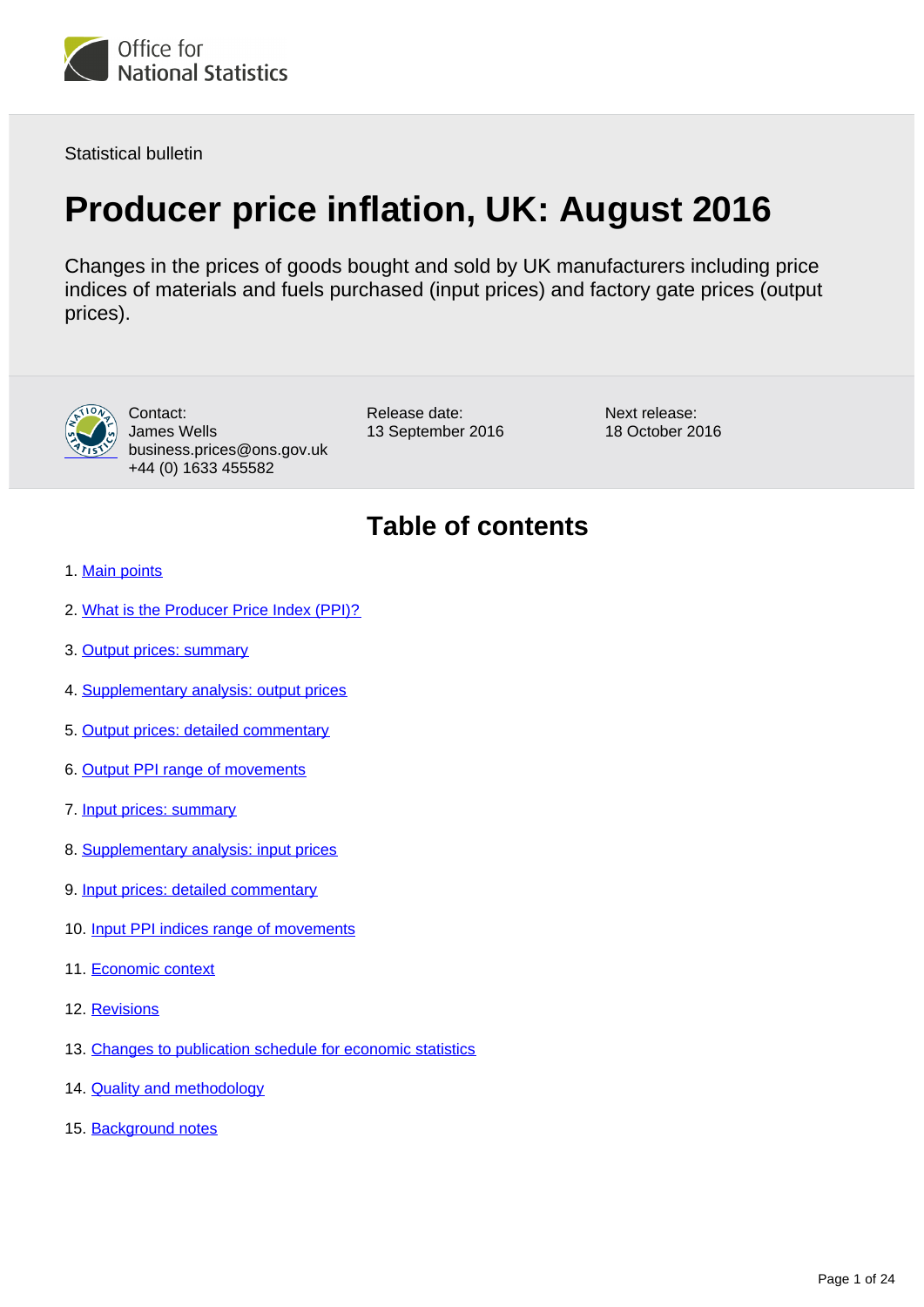## <span id="page-1-0"></span>**1 . Main points**

The price of goods bought and sold by UK manufacturers, as estimated by the Producer Price Index, rose in the year to August 2016. This is the second increase in a row following 2 years of falls.

Factory gate prices (output prices) for goods produced by UK manufacturers rose 0.8% in the year to August 2016, compared with a rise of 0.3% in the year to July 2016.

The index has been following an upward trend since August 2015. The increase of 0.8% in the year to August 2016 is a continuation of the trend over the past year.

Core factory gate prices, which exclude the more volatile food, beverage, tobacco and petroleum products, rose 1.3% in the year to August 2016, compared with a rise of 1.0% in the year to July 2016.

The overall price of materials and fuels bought by UK manufacturers for processing (total input prices) rose 7.6% in the year to August 2016, compared with a rise of 4.1% in the year to July 2016. The large rise in the August 12 month rate was mainly as a result of a large fall in the index in August 2015 which was driven by falling prices for crude oil.

Similar to factory gate prices, total input prices have also been following an upward trend in recent months. With the exception of April 2016, the annual rate has been trending upwards since November 2015.

Core input prices, which exclude purchases from the more volatile food, beverage, tobacco and petroleum industries, rose 6.2% in the year to August 2016, compared with a rise of 5.0% in the year to July 2016.

## <span id="page-1-1"></span>**2 . What is the Producer Price Index (PPI)?**

The [Producer Price Index \(PPI\)](https://www.ons.gov.uk/economy/inflationandpriceindices/bulletins/producerpriceinflation/previousReleases) is a monthly survey that measures the price changes of goods bought and sold by UK manufacturers and provides an important measure of inflation, alongside other indicators such as [Consumer Price Index \(CPI\)](https://www.ons.gov.uk/economy/inflationandpriceindices/bulletins/consumerpriceinflation/previousReleases) and [Services Producer Price Index \(SPPI\).](https://www.ons.gov.uk/economy/inflationandpriceindices/bulletins/servicesproducerpriceindices/previousReleases) This statistical bulletin contains a comprehensive selection of data on input and output index series. It contains producer price indices of materials and fuels purchased, and output of manufacturing industry by broad sector.

The output price indices measure change in the prices of goods produced by UK manufacturers (these are often called "factory gate prices").

The factory gate price (the output price) is the price of goods sold by UK manufacturers and is the actual cost of manufacturing goods before any additional charges are added, which would give a profit. It includes costs such as labour, raw materials and energy, as well as interest on loans, site or building maintenance, or rent.

Core factory gate inflation excludes price movements from food, beverage, petroleum, and tobacco and alcohol products, which tend to have volatile price movements. It should give a better indication of the underlying output inflation rates.

The input price indices measure change in the prices of materials and fuels bought by UK manufacturers for processing. These are not limited to just those materials used in the final product, but also include what is required by the company in its normal day-to-day running.

The input price is the cost of goods bought by UK manufacturers for use in manufacturing, such as the actual cost of materials and fuels bought for processing.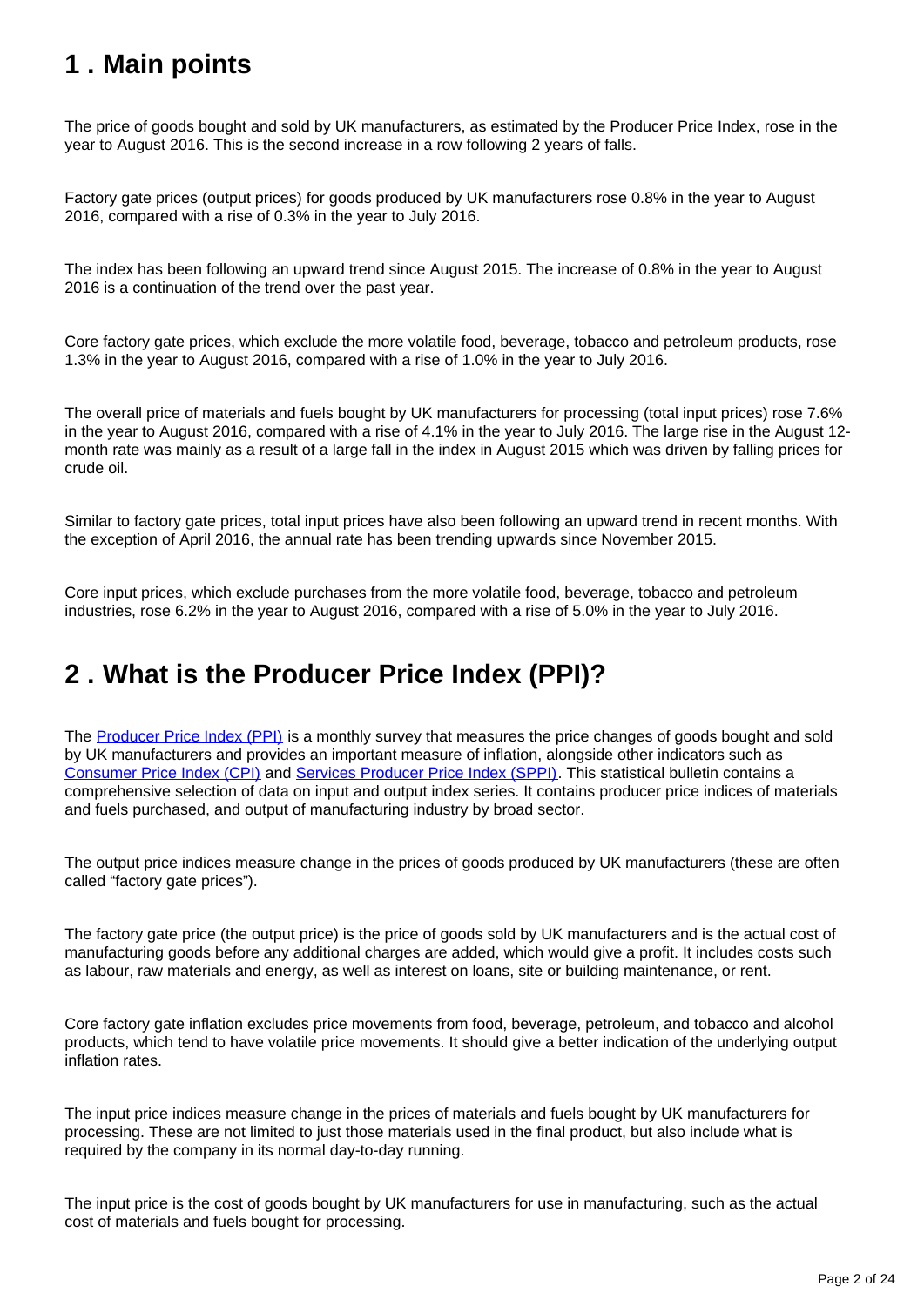Core input inflation strips out purchases from the volatile food, beverage, tobacco and petroleum industries to give an indication of the underlying input inflation pressures facing the UK manufacturing sector.

## <span id="page-2-0"></span>**3 . Output prices: summary**

Factory gate inflation rose 0.8% in the year to August 2016, compared with a rise of 0.3% in the year to July 2016. This is the second annual increase since June 2014.

During 2012 and 2013, core factory gate inflation tended to run at a lower rate than total output inflation and showed a smaller degree of volatility. This trend changed in 2014, as total output fell into negative inflation: a result of the downward pressures from petroleum, which is excluded from the core measure of inflation. In 2015, total output inflation has remained consistently below core output price inflation, with total output averaging a fall of 1.7% during 2015 and core output averaging growth of 0.2% in the same period (Figure A).

Looking at the latest estimates (Table A), movements in factory gate prices over the 12 months to August 2016 were as follows:

- $\bullet$  factory gate prices rose 0.8%, compared with a rise of 0.3% in the year to July 2016
- core factory gate prices rose 1.3%, compared with a rise of 1.0% in the year to July 2016
- factory gate inflation excluding excise duty rose 0.8%, compared with a rise of 0.3% in the year to July 2016

Between July and August 2016:

- factory gate prices increased 0.1%, compared with an increase of 0.3% in July 2016
- core factory gate prices increased 0.2%, compared with an increase of 0.4% in July 2016

#### **Table A: Output prices (home sales), UK, March 2016 to August 2016**

|          |                              |           |                                                    |           |                                             | Percentage change |
|----------|------------------------------|-----------|----------------------------------------------------|-----------|---------------------------------------------|-------------------|
|          | All manufactured<br>products |           | Excluding food, beverage, tobacco and<br>petroleum |           | All manufactured products<br>excluding duty |                   |
|          | 1 month                      | 12 months | 1 month                                            | 12 months | 1 month                                     | 12 months         |
| 2016 Mar | 0.5                          | $-0.7$    | 0.1                                                | 0.3       | 0.4                                         | $-0.7$            |
| Apr      | 0.4                          | $-0.5$    | 0.2                                                | 0.5       | 0.4                                         | $-0.4$            |
| May      | 0.1                          | $-0.5$    | 0.1                                                | 0.6       | 0.0                                         | $-0.4$            |
| Jun      | 0.3                          | $-0.2$    | 0.1                                                | 0.7       | 0.3                                         | $-0.1$            |
| Jul      | 0.3                          | 0.3       | 0.4                                                | 1.0       | 0.3                                         | 0.3               |
| Aug      | 0.1                          | 0.8       | 0.2                                                | 1.3       | 0.1                                         | 0.8               |

Source: Office for National Statistics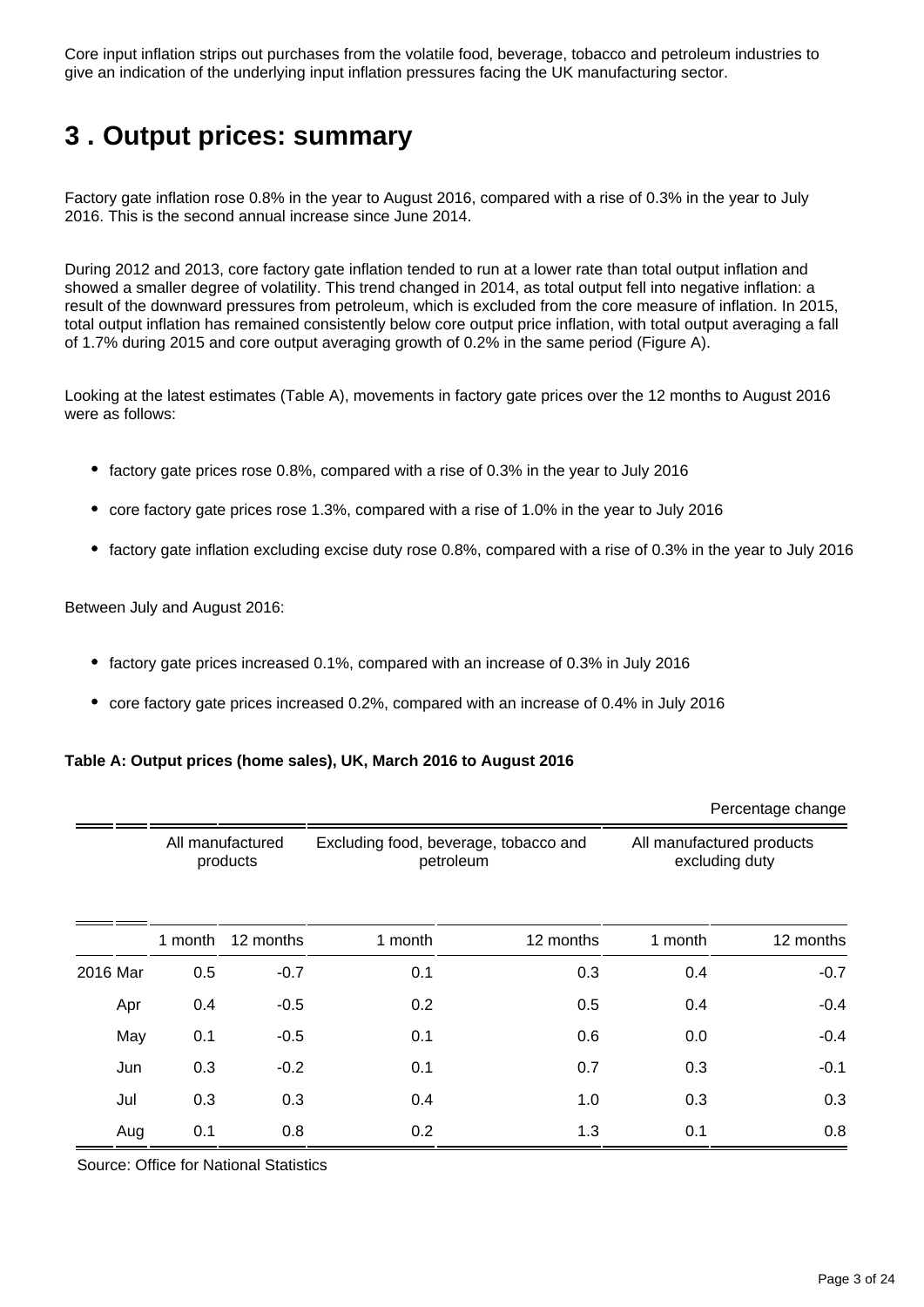**UK, August 2012 to August 2016**

## Figure A: Output prices

UK, August 2012 to August 2016



**Source: Office for National Statistics**

## <span id="page-3-0"></span>**4 . Supplementary analysis: output prices**

Table B shows the annual percentage change in price across all product groups and Figure B shows their contribution to the annual factory gate inflation rate.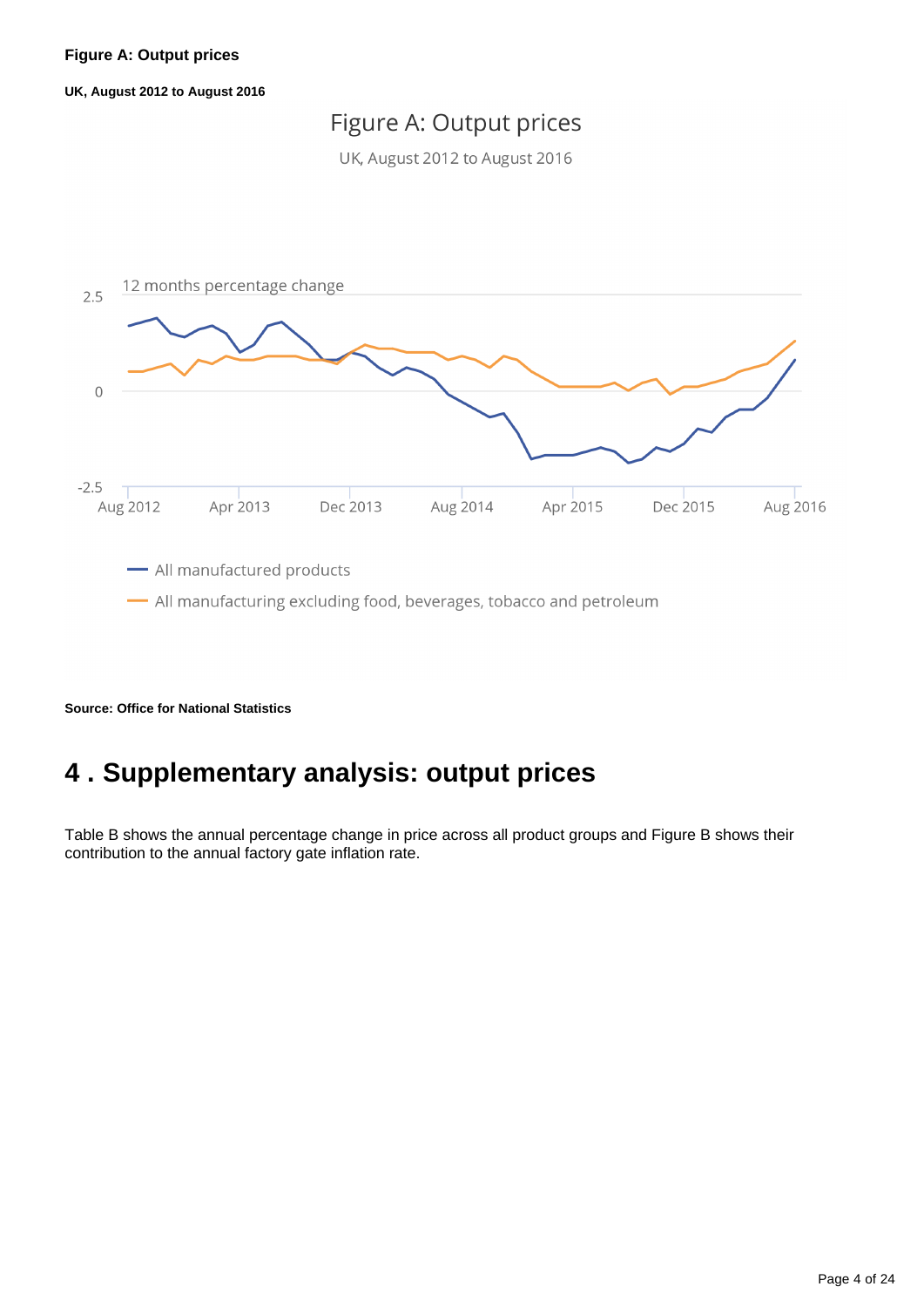### **Table B: Output prices, 12 months change, UK, August 2016**

| Product group                      | Percentage change |
|------------------------------------|-------------------|
| Food products                      | $-1.9$            |
| Tobacco and alcohol (incl. duty)   | 1.8               |
| Clothing, textile and leather      | 0.4               |
| Paper and printing                 | 0.3               |
| Petroleum products (incl. duty)    | $-2.0$            |
| Chemical and pharmaceutical        | $-0.5$            |
| Metal, machinery and equipment     | 1.9               |
| Computer, electrical and optical   | 0.8               |
| Transport equipment                | 3.0               |
| Other manufactured products        | 2.9               |
| All manufacturing                  | 0.8               |
| <b>Cource: Office for National</b> |                   |

Source: Office for National **Statistics** 

### **Figure B: Output prices, contribution to 12 months growth rate**

### **UK, August 2016**

Figure B: Output prices, contribution to 12 months growth rate

UK, August 2016

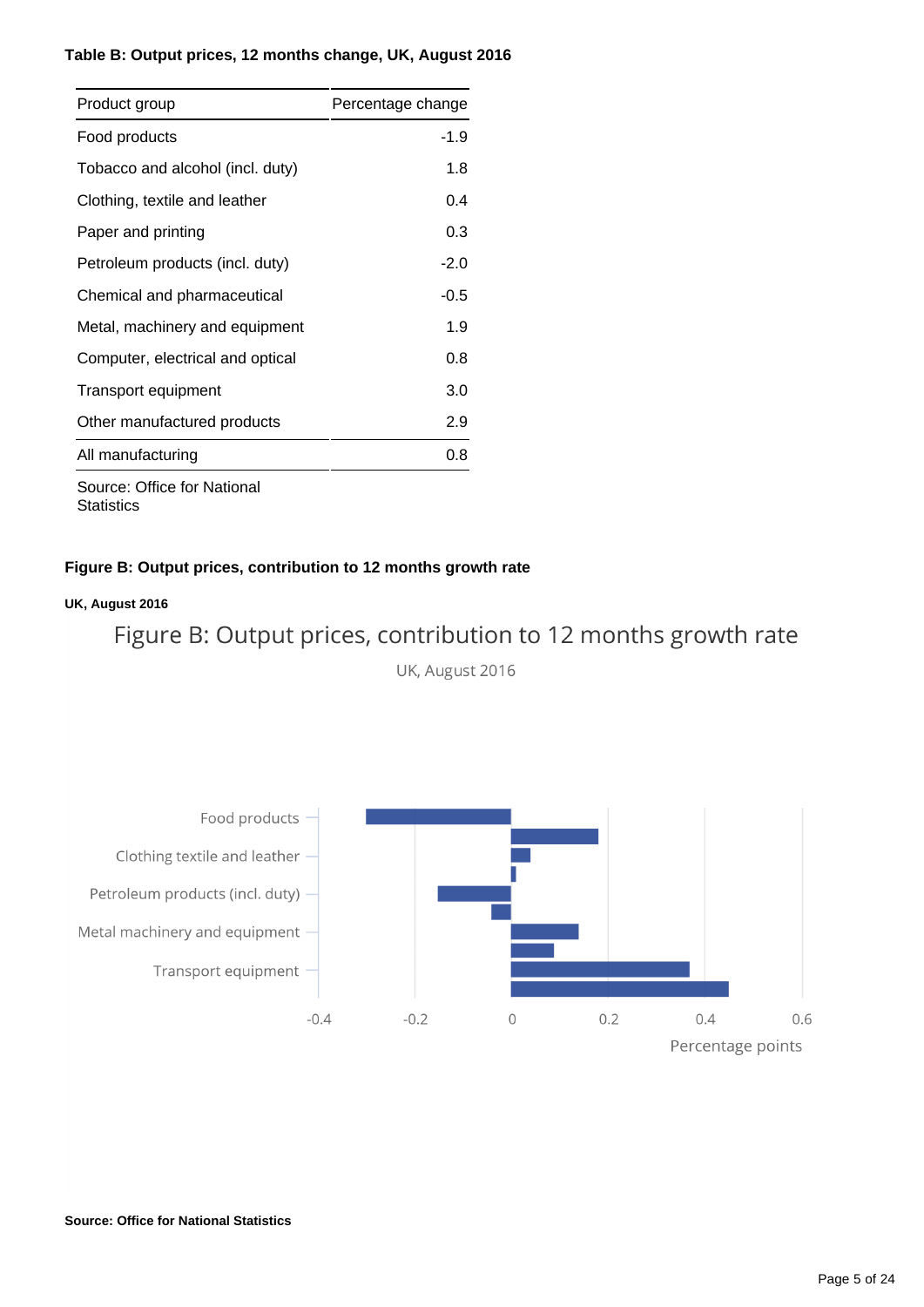Table C shows the monthly percentage change in price across all product groups and Figure C shows their contribution to the month factory gate inflation rate.

### **Table C: Output prices, 1 month change, UK, August 2016**

| Product group                    | Percentage change |
|----------------------------------|-------------------|
| Food products                    | 0.2               |
| Tobacco and alcohol (incl. duty) | 0.4               |
| Clothing, textile and leather    | 0.4               |
| Paper and printing               | $-0.1$            |
| Petroleum products (incl. duty)  | $-1.9$            |
| Chemical and pharmaceutical      | 0.1               |
| Metal, machinery and equipment   | 0.3               |
| Computer, electrical and optical | 0.0               |
| <b>Transport equipment</b>       | 0.2               |
| Other manufactured products      | 0.2               |
| All manufacturing                | 0.1               |
|                                  |                   |

Source: Office for National **Statistics**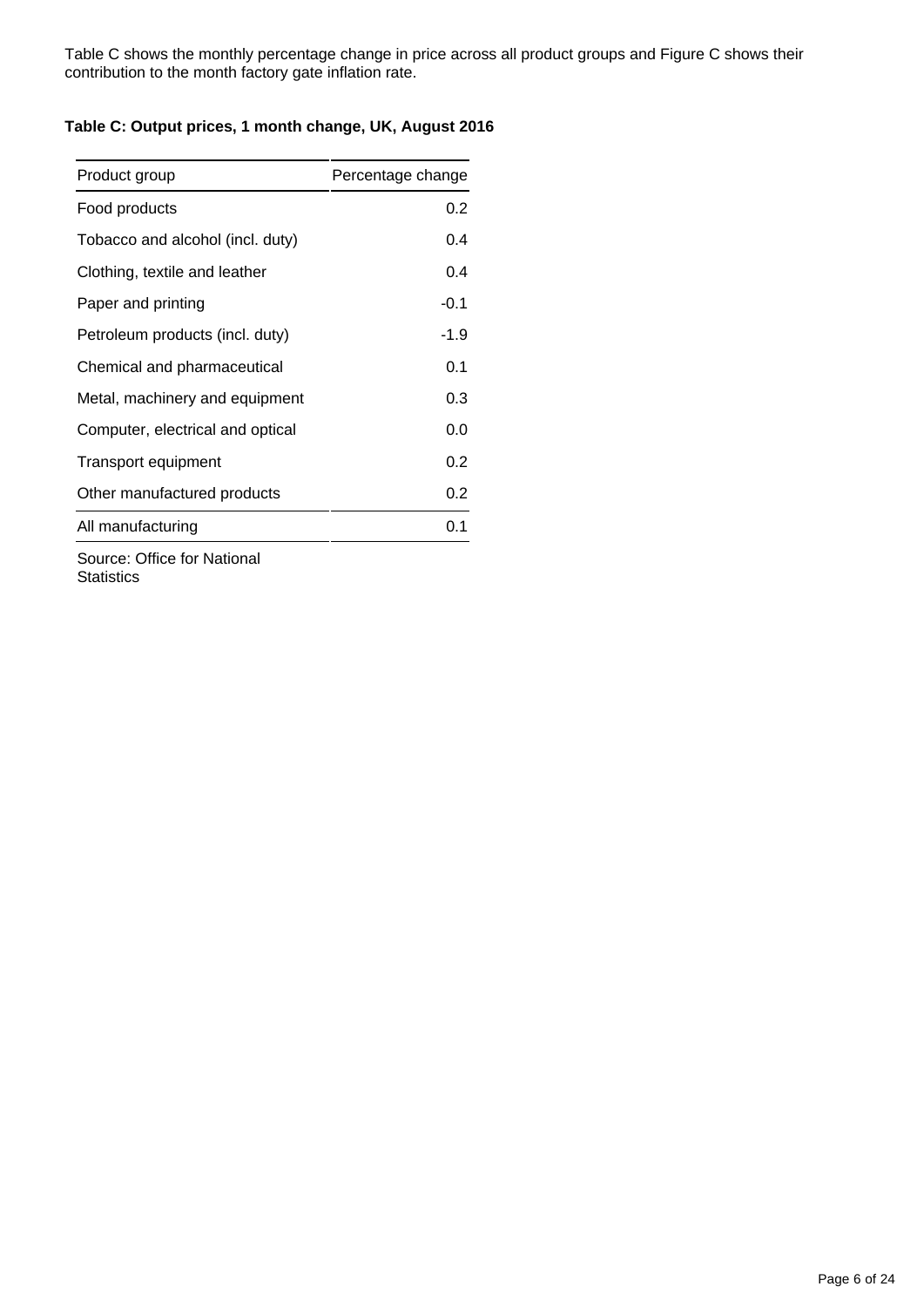#### **UK, August 2016**



**Source: Office for National Statistics**

## <span id="page-6-0"></span>**5 . Output prices: detailed commentary**

Factory gate prices rose 0.8% in the year to August 2016, compared with a rise of 0.3% in the year to July 2016. This is the second annual increase since June 2014. The main contribution to the increase in the annual rate for August 2016 came from other manufactured products. An increase in the price of transport equipment also contributed towards the rise in the output price of manufactured products. These increases were offset by decreases in the prices of food products, and petroleum (Figure B).

Other manufactured products rose 2.9% in the year to August 2016, compared with a rise of 2.5% in the year to July 2016. The majority of other manufactured products showed increases, however, the main contributions to this rise came from soft drinks, mineral water and other bottled waters, and other manufactured goods, with prices rising by 12.1% and 2.7% respectively in the year.

Transport equipment prices rose 3.0% in the year to August 2016, compared with a rise of 2.8% in the year to July 2016. This index has now seen increases on the year since January 2016.

The increases were offset slightly by food products, which decreased 1.9% in the year to August 2016, compared with a fall of 2.6% in the year to July 2016. Decreases in other food products, dairy products and preserved meat and meat products were the largest contributors.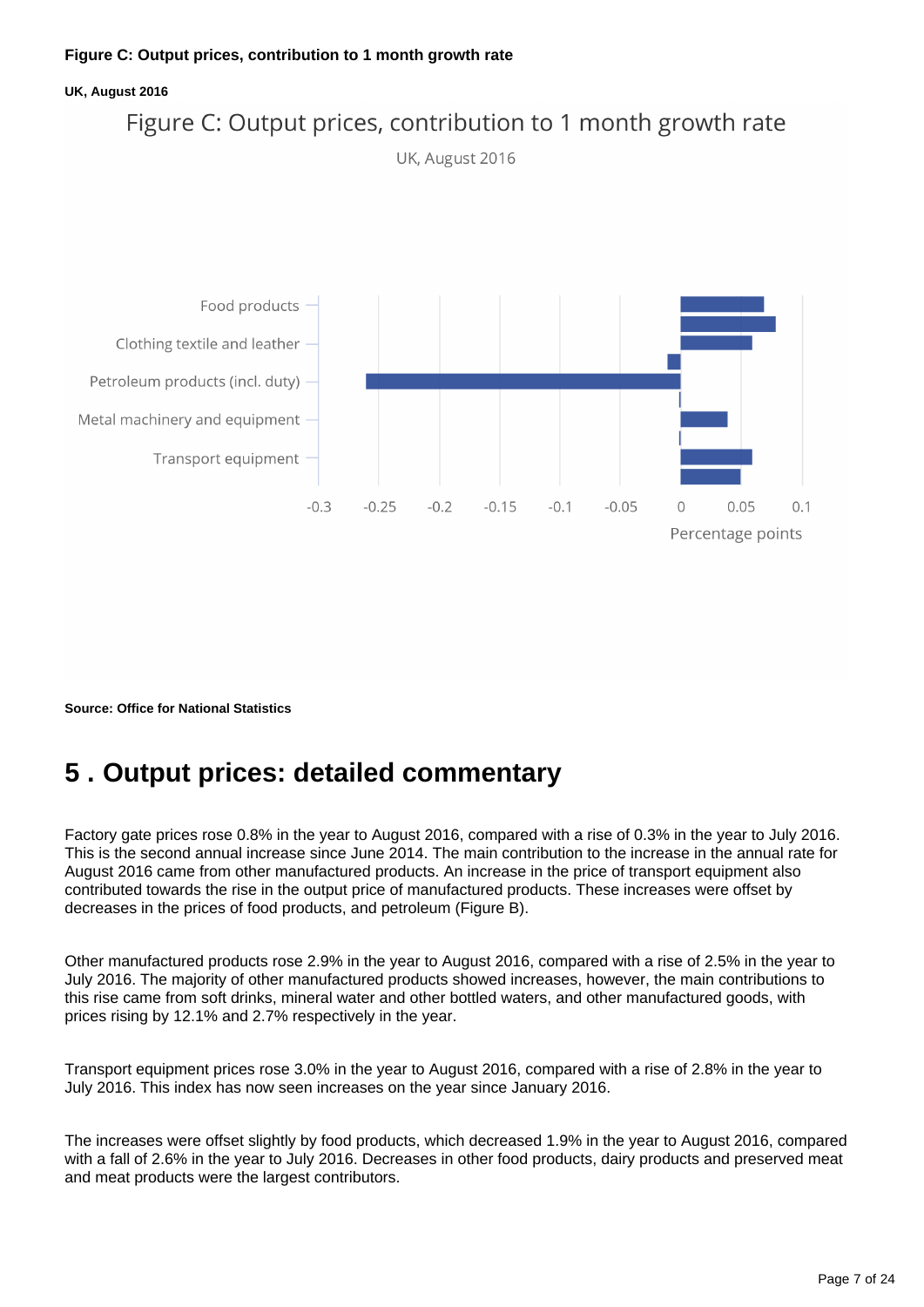Most petroleum products showed decreases, however, the main contributions to the latest fall in the annual rate came from motor spirit and lubricating oils and gases.

The monthly price index saw a rise of 0.1% between July and August 2016, compared with a rise of 0.3% last month. Most product groups showed small monthly movements. Tobacco and alcohol, and food products provided the largest upward contributions, and petroleum provided the largest downward contribution to the monthly rate (Figure C).

Tobacco and alcohol prices increased 0.4% between July and August 2016 compared with no change between June and July 2016. The main contribution to the increase came from tobacco products.

Between July and August 2016, food product prices rose by 0.2%, compared with no change between June and July 2016. Increases in the price of preserved meat and meat products was the main contributor towards this upwards movement.

Petroleum prices fell by 1.9% between July and August 2016 compared with a rise of 0.2% between June and July 2016. This is the first fall seen in the monthly index since January 2016. The main contribution to this fall came from diesel and gas oil.

## **Core factory gate inflation**

Core factory gate prices, which exclude the more volatile food, beverage, tobacco and petroleum product prices, giving a measure of the underlying factory gate inflation, rose 1.3% in the year to August 2016, compared with a rise of 1.0% in the year to July 2016. The largest contributors to this rise were other manufactured products, transport equipment, and metals, machinery and equipment.

The index showed a rise of 0.2% between July and August 2016.

### **Output producer price index contribution to change in rate**

The annual percentage rate for the output PPI in August 2016 rose 0.8%, compared with a rise of 0.3% last month resulting in an increase in the annual rate of 0.5 percentage points. Petroleum products was the main contributor to the change in the 12 month rate.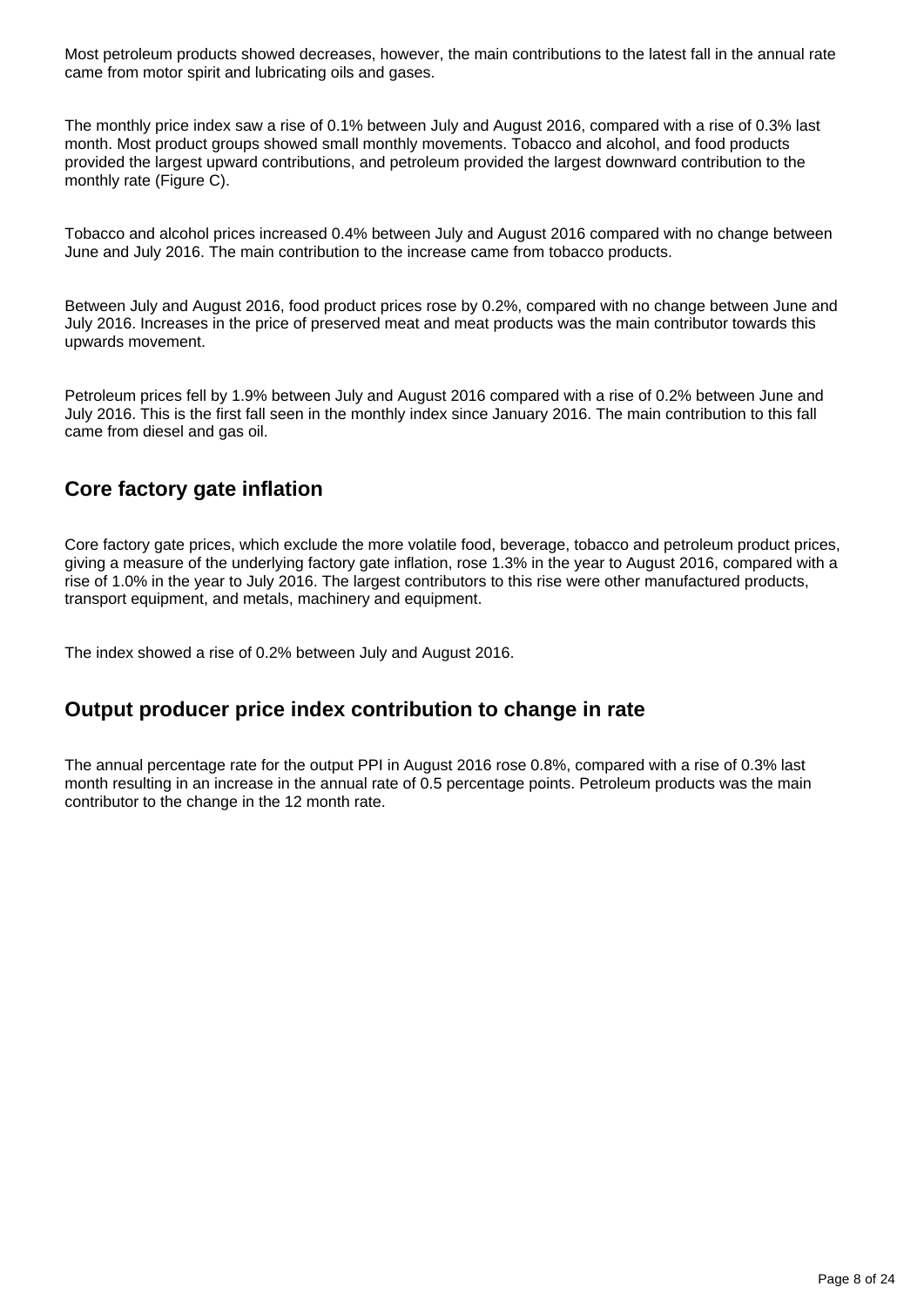**UK**

## Figure D: Output PPI 12 month contribution to change in annual rate between July and August 2016

UK



**Source: Office for National Statistics**

**Notes:**

1. The components may not sum exactly to the overall change in the rate due to rounding.

## <span id="page-8-0"></span>**6 . Output PPI range of movements**

Figure E shows the year-on-year growth in output PPI by grouping for the latest 2 months and the range of the price changes that have been seen in these sections since August 2015. It can be seen that the majority of output PPI indices have experienced little variance in inflation in the past 12 months. Petroleum shows the biggest decrease, as well as the biggest range of movements; ranging from a fall of 19.2% in September 2015 to a fall of 2.0% in August 2016. Transport equipment shows the biggest increase, ranging from a fall of 1.0% in August 2015 to a rise of 3.0% in August 2016.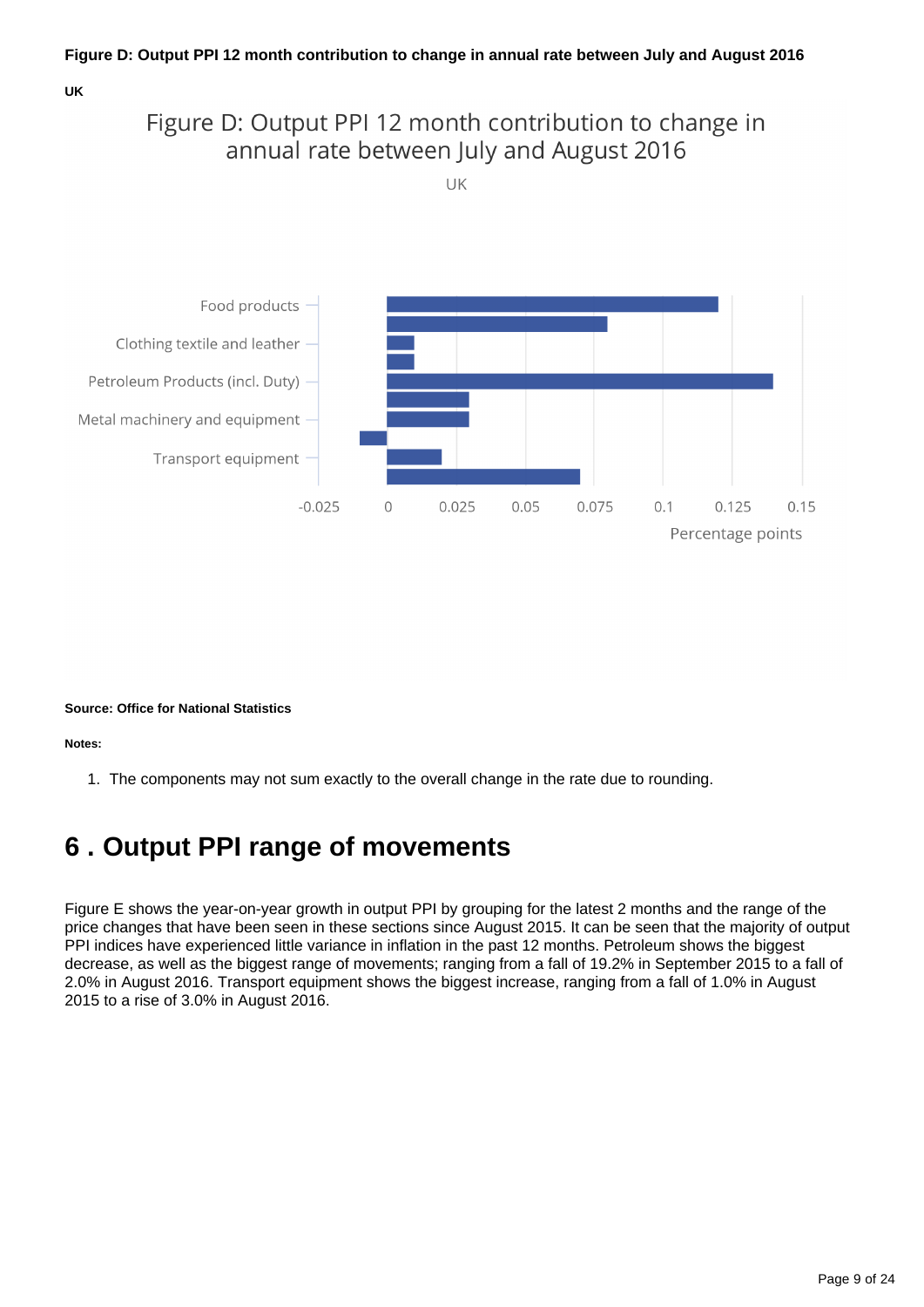#### **Figure E: Output PPI range of movements**

#### **UK, August 2015 to August 2016**



**Source: Office for National Statistics**

#### **Notes:**

1. nec = not elsewhere classified

## <span id="page-9-0"></span>**7 . Input prices: summary**

Figure F shows the annual movements in total input prices (including materials and fuels) and core input prices (excluding purchases from food, beverage, tobacco and petroleum industries) of materials and fuels purchased by the UK manufacturing industry. Between August 2012 and June 2014, both series showed relatively similar movements. From November 2013, both series have been showing a downward trend, with total input prices falling more rapidly. There has been a significant gap in the price movements of total input prices and core input prices since July 2014, however, this gap has closed in recent months. Both series have shown increases in the year to August 2016. Currently there is a difference of 1.4 percentage points, compared with a maximum of 10.9 percentage points in January 2015.

Looking at the latest data (Table D), the main movements in the year to August 2016 were as follows:

- the total input price index rose 7.6%, compared with a rise of 4.1% in the year to July 2016
- the core input price index saw a rise of 6.2%, compared with a rise of 5.0% in the year to July 2016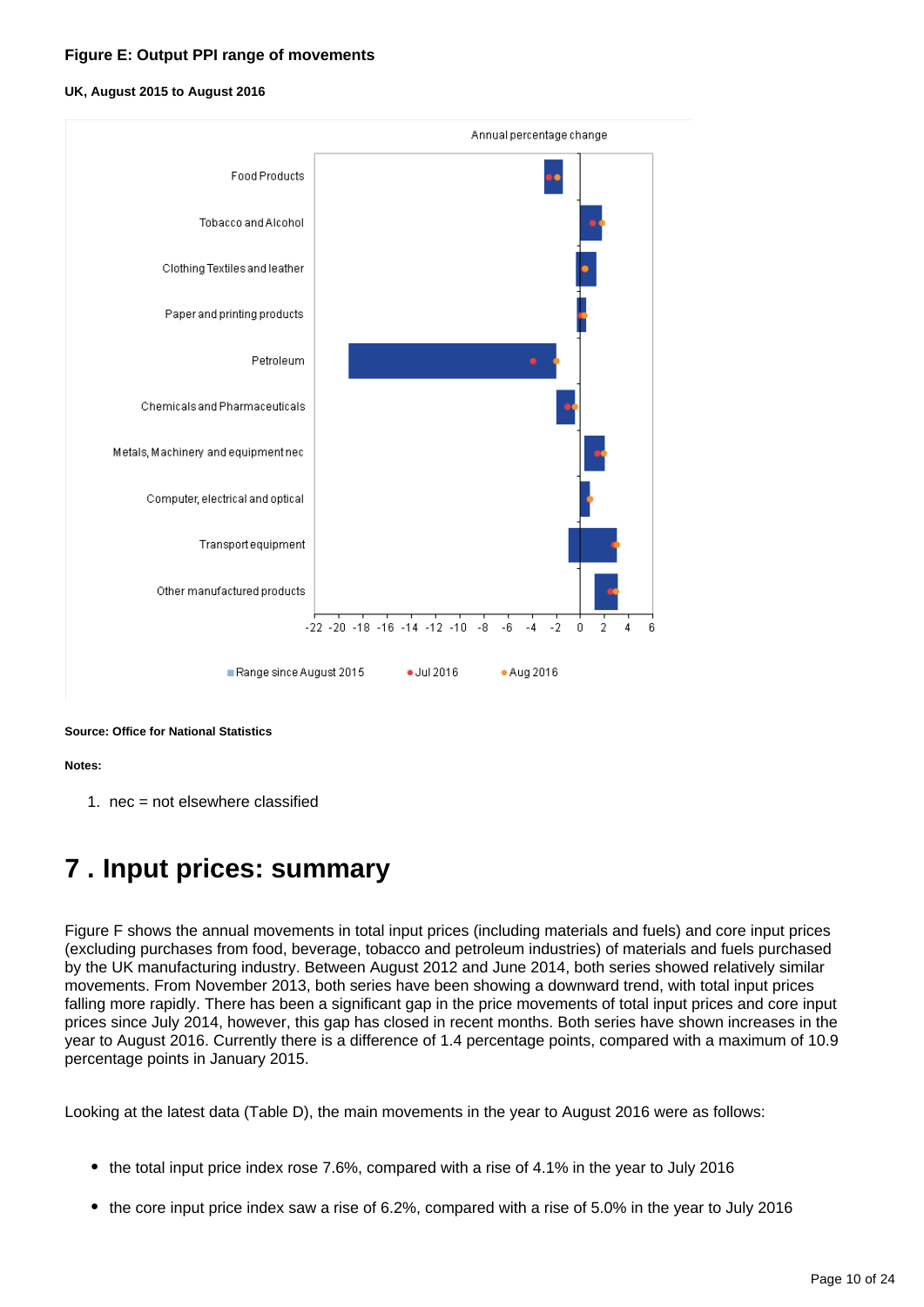The price of imported materials as a whole (including crude oil) rose 9.3%, compared with an increase of 6.2% in the year to July 2016; this is the third rise seen in this index since September 2013.

Between July and August 2016:

- the total input price index rose 0.2%, compared with a rise of 3.1% last month (Table D)
- the seasonally adjusted input price index for the manufacturing industry excluding the food, beverage, tobacco and petroleum industries (Table D) showed no change, compared with a rise of 4.3% last month

### **Table D: Input prices UK, March 2016 to August 2016**

|          |                                  |                    |                                                                              |                    | Percentage change |
|----------|----------------------------------|--------------------|------------------------------------------------------------------------------|--------------------|-------------------|
|          | Materials and fuels<br>purchased |                    | Excluding purchases from food, beverage, tobacco and petroleum<br>industries |                    |                   |
|          | 1 month                          | 12 months          | 1 month                                                                      | 12 months          | 1 month           |
|          | (NSA) <sup>1</sup>               | (NSA) <sup>1</sup> | (NSA) <sup>1</sup>                                                           | (NSA) <sup>1</sup> | $(SA)^2$          |
| 2016 Mar | 1.7                              | $-6.6$             | 0.5                                                                          | $-2.8$             | 0.3               |
| Apr      | 0.8                              | $-7.1$             | 0.3                                                                          | $-2.2$             | 0.7               |
| May      | 2.3                              | $-4.3$             | $-0.4$                                                                       | $-1.9$             | 0.0               |
| Jun      | 1.7                              | $-0.5$             | 0.7                                                                          | $-0.3$             | 1.0               |
| Jul      | 3.1                              | 4.1                | 4.2                                                                          | 5.0                | 4.3               |
| Aug      | 0.2                              | 7.6                | 0.2                                                                          | 6.2                | 0.0               |

Source: Office for National Statistics

1. NSA: Not Seasonally Adjusted

2. SA: Seasonally Adjusted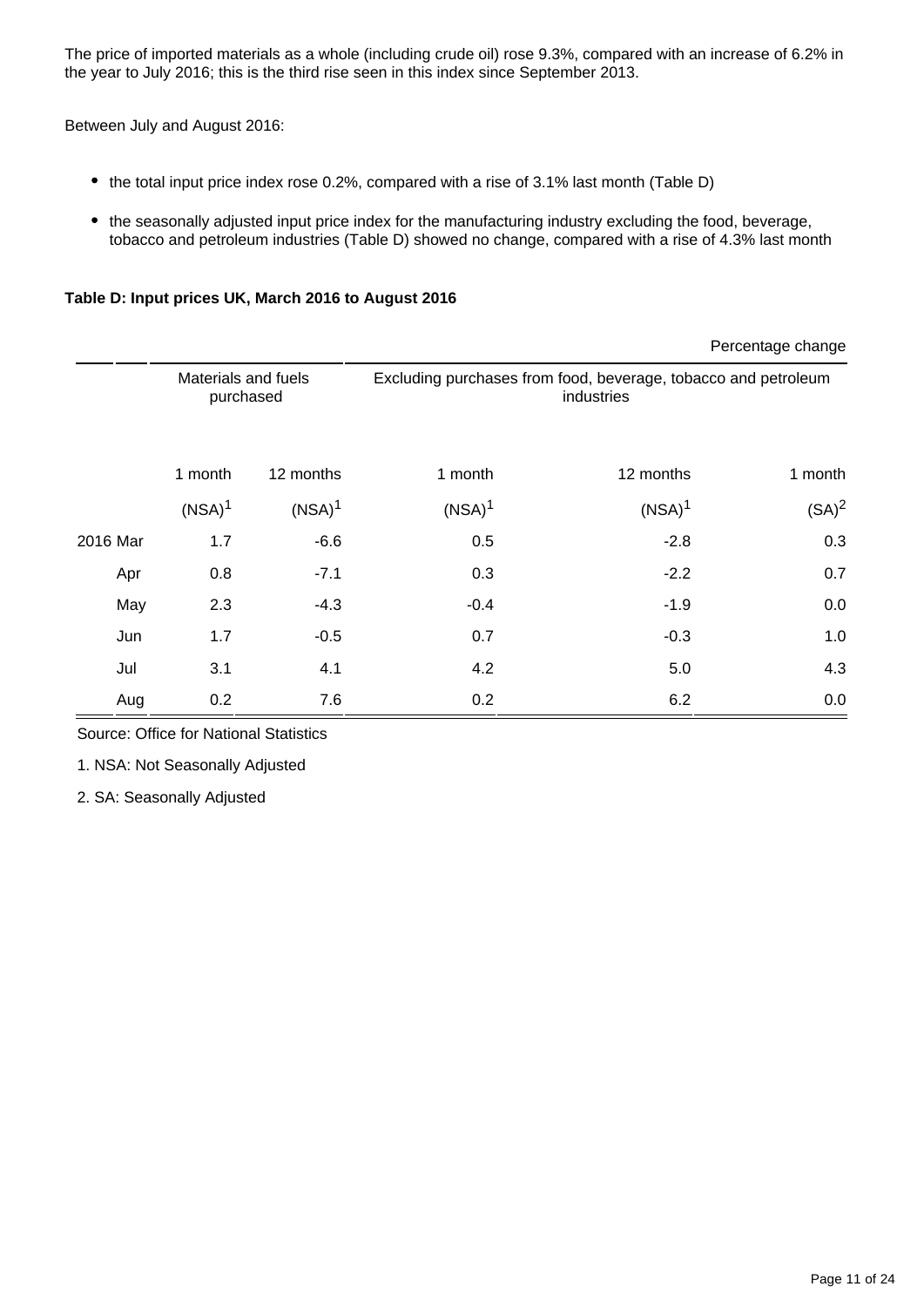#### **Figure F: Input prices (materials and fuel) manufacturing industry**

# **UK, August 2012 to August 2016** Figure F: Input prices (materials and fuel) manufacturing industry UK, August 2012 to August 2016 12 months percentage change  $10$



**Source: Office for National Statistics**

### **Notes for Input prices: summary**

- 1. These indices include the *[Climate Change Levy](https://www.gov.uk/green-taxes-and-reliefs/climate-change-levy)* which was introduced in April 2001.
- 2. These indices include the [Aggregates Levy](https://www.ons.gov.uk/economy/inflationandpriceindices/qmis/producerpriceindicesqmi) which was introduced in April 2002.

## <span id="page-11-0"></span>**8 . Supplementary analysis: input prices**

Table E and Figure G show the percentage change in the price of the main commodities groups over the year and their contributions to the total input index.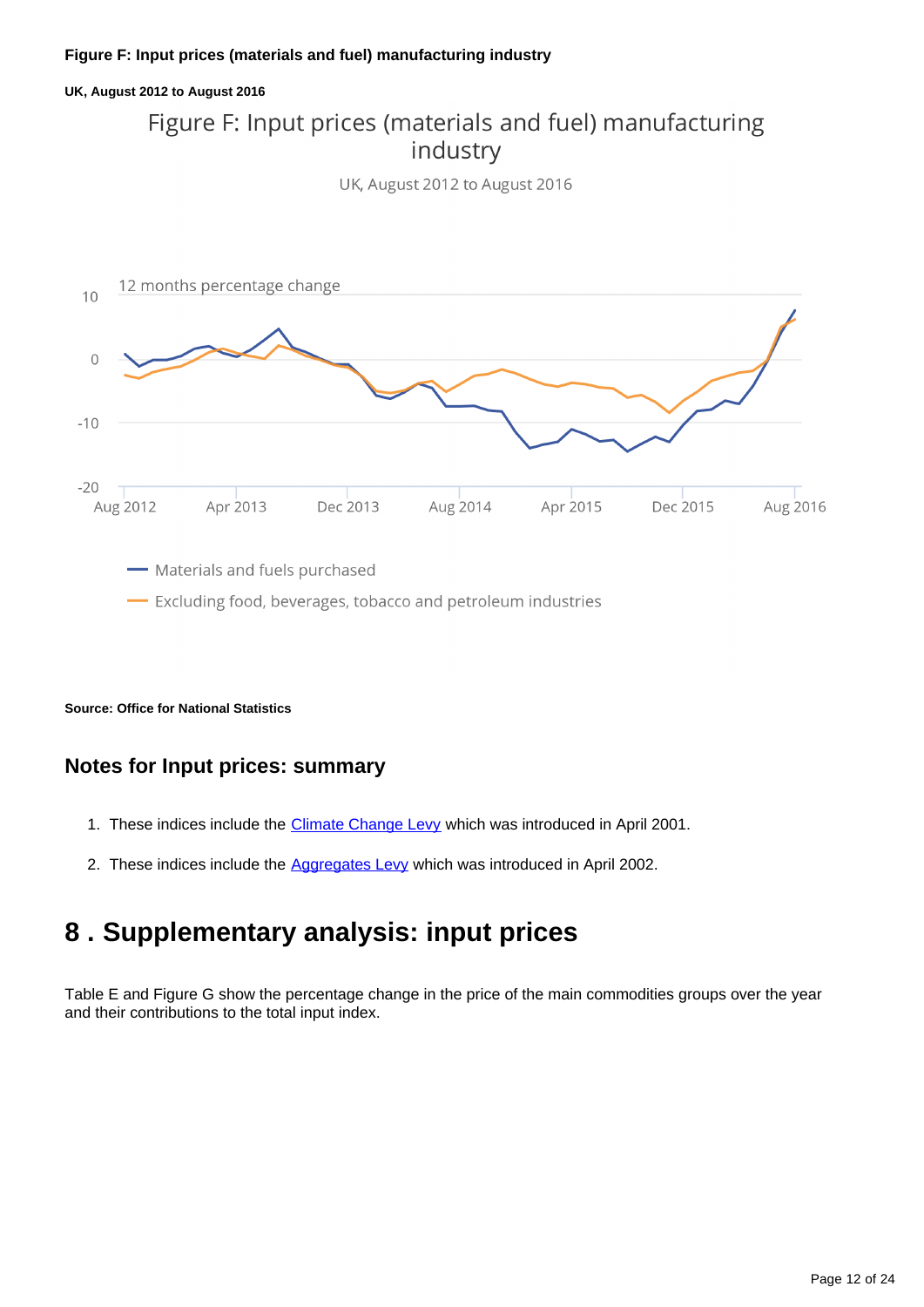### **Table E: Input prices, 12 months change, UK, August 2016**

| Product group                                | Percentage change |
|----------------------------------------------|-------------------|
| <b>Fuel including Climate Change</b><br>Levy | -4.8              |
| Crude oil                                    | 11.4              |
| Home food materials                          | 9.1               |
| Imported food materials                      | 12.7              |
| Other home-produced materials                | $-0.1$            |
| Imported metals                              | 18.9              |
| Imported chemicals                           | 4.7               |
| Imported parts and equipment                 | 7.7               |
| Other imported materials                     | 10.9              |
| All manufacturing                            | 7.6               |

Source: Office for National **Statistics** 

### **Figure G: Input prices, contribution to 12 months' growth rate**

### **UK, August 2016**

Figure G: Input prices, contribution to 12 months' growth rate

UK, August 2016



**Source: Office for National Statistics**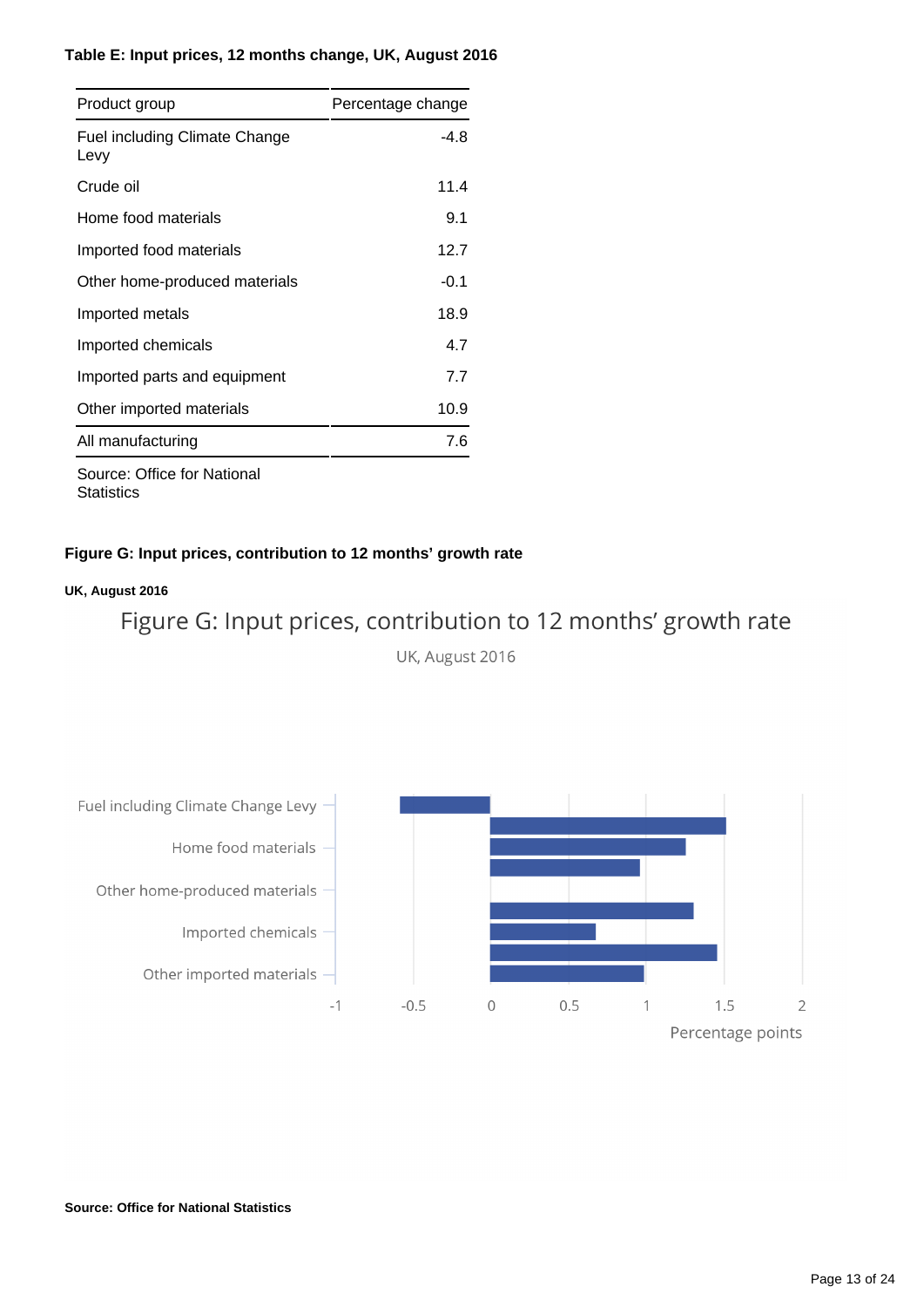Table F and Figure H show the percentage change in the price of the main commodities groups over the month and their contributions to the total input index.

#### **Table F: Input prices, 1 month change, UK, August 2016**

| Product group                                | Percentage change |
|----------------------------------------------|-------------------|
| <b>Fuel including Climate Change</b><br>Levy | $-1.3$            |
| Crude oil                                    | 0.7               |
| Home food materials                          | 0.6               |
| Imported food materials                      | $-0.5$            |
| Other home-produced materials                | $-0.3$            |
| Imported metals                              | 2.3               |
| Imported chemicals                           | 0.4               |
| Imported parts and equipment                 | $-0.1$            |
| Other imported materials                     | 0.9               |
| All manufacturing                            | 0.2               |
|                                              |                   |

Source: Office for National **Statistics**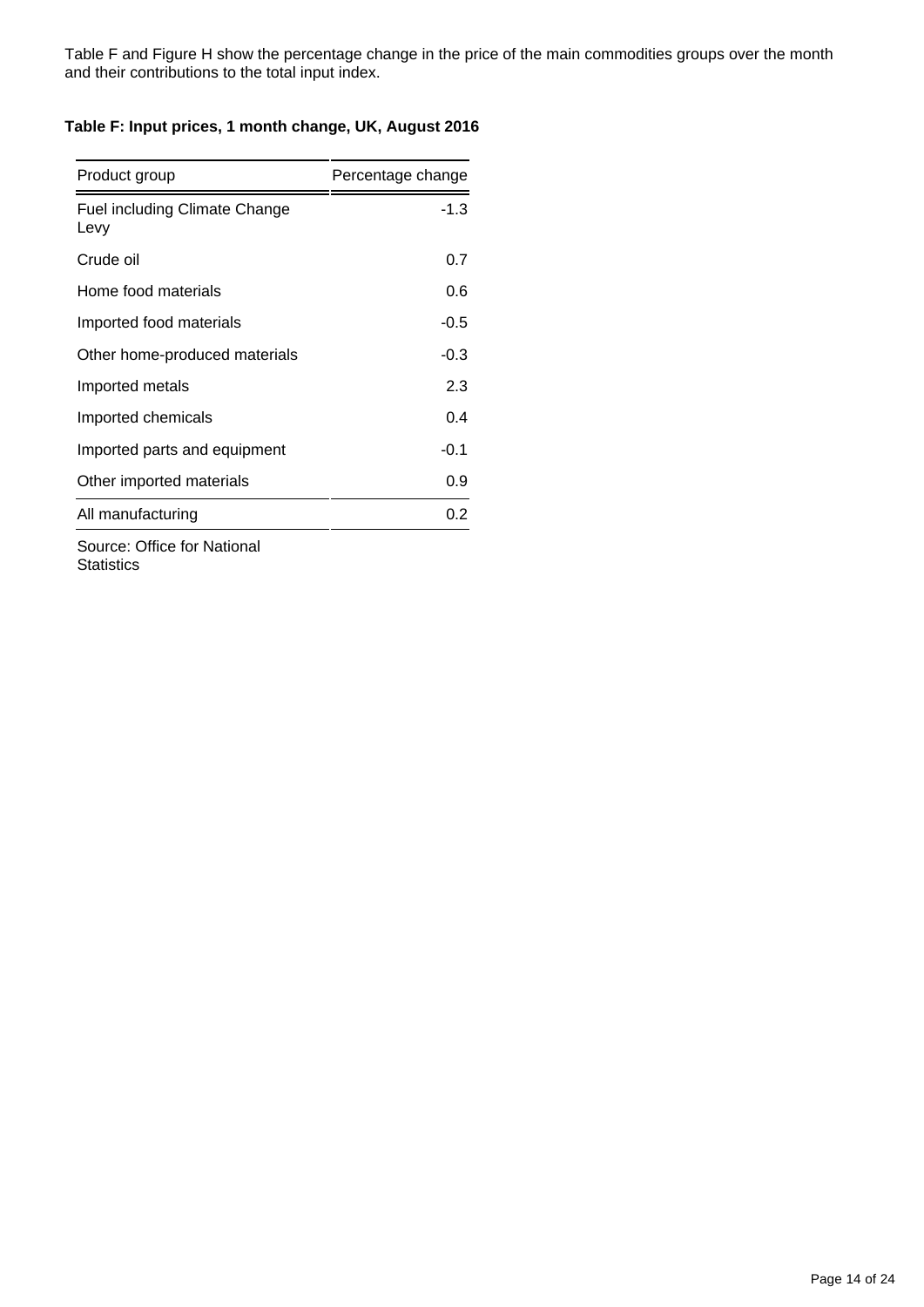#### **UK, August 2016**



**Source: Office for National Statistics**

## <span id="page-14-0"></span>**9 . Input prices: detailed commentary**

The overall input index for all manufacturing, which measures changes in the price of materials and fuels purchased by manufacturers, rose 7.6% in the year to August 2016, compared with a rise of 4.1% in the year to July 2016. The main upwards contributions to the index came from crude oil, other imported parts and equipment and imported metals.

The monthly input index rose 0.2% between July and August 2016, compared with an increase of 3.1% between June and July 2016. (see Table F and Figure H).

Crude oil rose 11.4% in the year to August 2016 compared with a fall of 6.3% in the year to July 2016. This is the first time the annual rate for crude oil has been positive since September 2013. Imported crude petroleum and natural gas provided the main contribution to this rise with an increase of 8.3% compared with a fall of 6.0% in the year to July 2016.

Imported parts and equipment prices rose 7.7% in the year to August 2016, compared with a rise of 8.9% in the year to July 2016. The main contribution came from imported products used in the manufacture of machinery and equipment, which rose 14.0%, compared with a rise of 13.4% in the year to July 2016.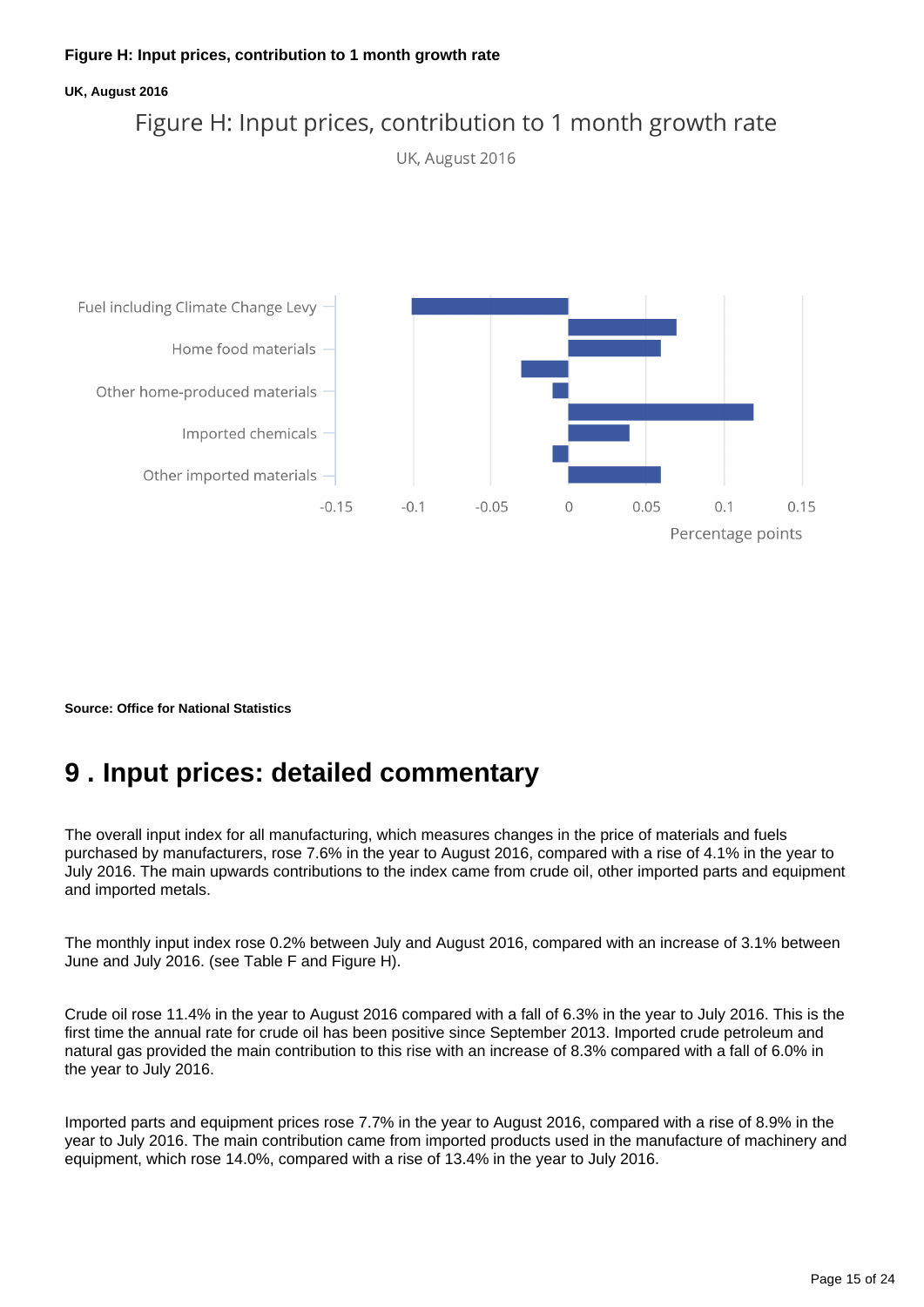Imported metals rose 18.9% in the year to August 2016 compared with a rise of 12.7% in the year to July 2016. The main contribution to the rise came from imported products used in the manufacturing of other basic metals and casting which rose 20.8% compared with 13.7% in the year to July 2016.

## **Core input price index (excluding purchases from the food, beverage, tobacco and petroleum industries)**

The seasonally adjusted core input price index rose 6.2% in the year to August 2016, compared with a rise of 4.7% in the year to July 2016. Between July and August 2016, the index remained the same, compared with a rise of 4.3% between June and July 2016.

The unadjusted core input price index rose 6.2% in the year to August 2016, compared with a rise of 5.0% in the year to July 2016. This is the second rise seen in this index since September 2013. The monthly index increased 0.2% between July and August 2016, compared with an increase of 4.2% between June and July 2016.

### **Input producer price index contribution to change in rate**

The annual percentage rate for the input PPI in August 2016 rose 7.6% compared with a rise of 4.1% last month, resulting in an increase in the annual rate of 3.5 percentage points. The main upward contribution came from crude oil with smaller contributions from imported metals and fuel (Figure I).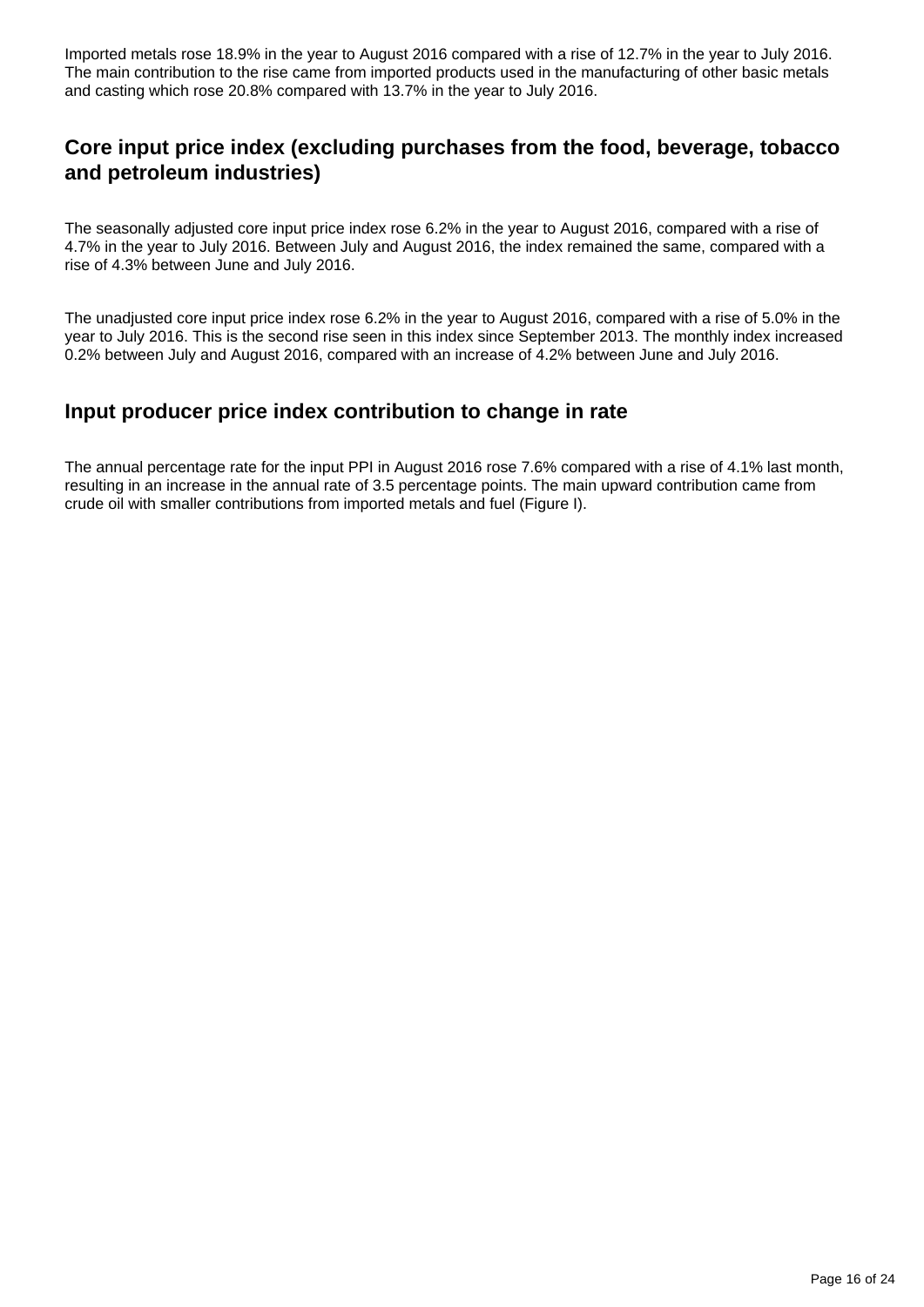#### **UK**

## Figure I: Input PPI 12 month contribution to change in annual rate between July and August 2016

UK



#### **Source: Office for National Statistics**

**Notes:**

1. The components may not sum exactly to the overall change in the rate due to rounding.

## <span id="page-16-0"></span>**10 . Input PPI indices range of movements**

Figure J shows the year-on-year growth in input PPI by grouping for the latest 2 months and the range of the price changes that have been seen in these groupings since August 2015. Crude oil shows the biggest decrease in the 12-month period and also the largest range of movements, from a fall of 48.6% in August 2015 to a rise of 11.4% in August 2016. This is the first increase for crude oil since September 2013.

Imported metals shows the biggest increase, ranging from a fall of 20.0% in December 2015 to a rise of 18.9% in August 2016.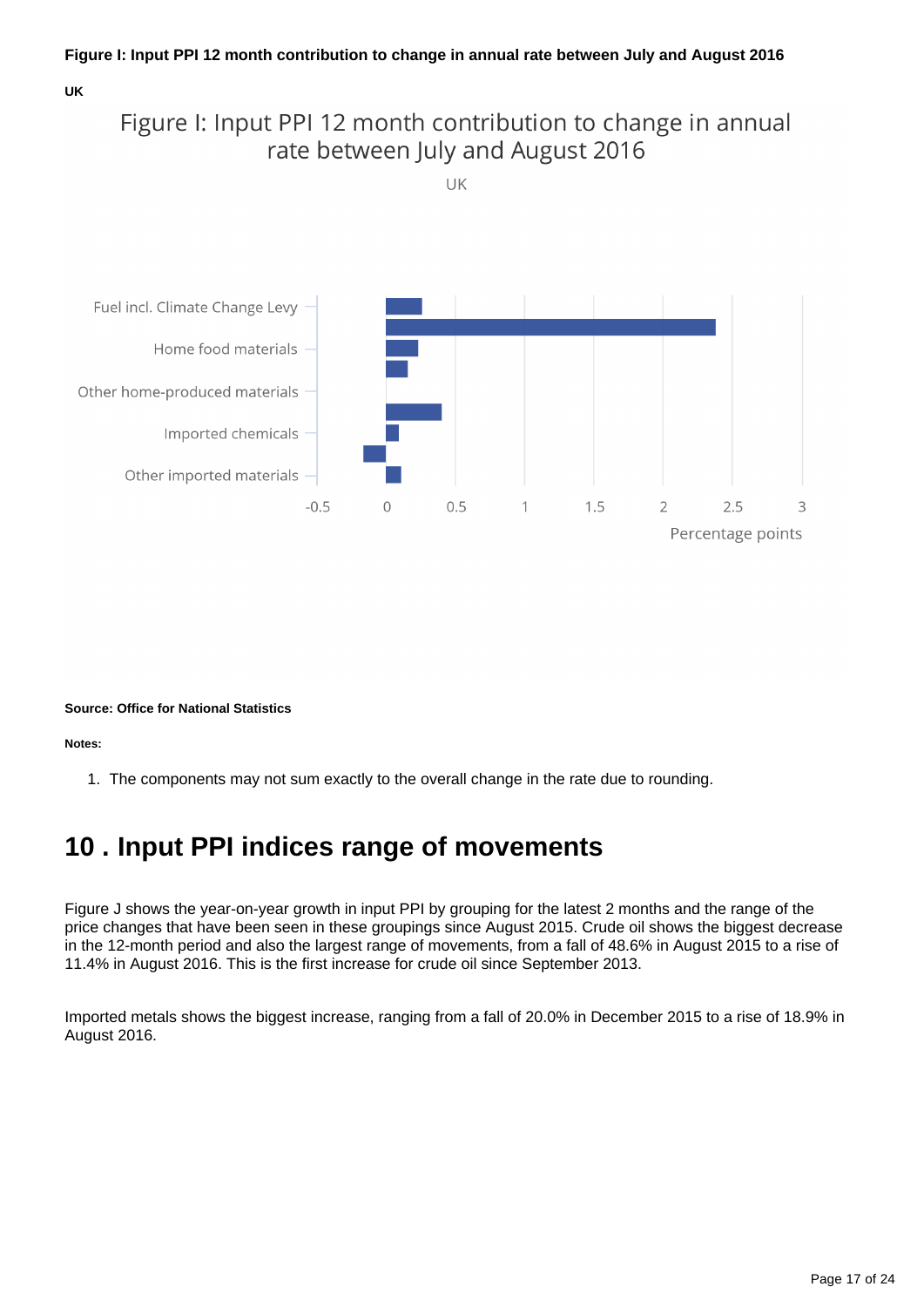### **Figure J: Input PPI range of movements**

#### **UK, August 2015 to August 2016**



**Source: Office for National Statistics**

# <span id="page-17-0"></span>**11 . Economic context**

Input producer prices increased by 7.6% in the year to August 2016, compared with a 4.1% increase in the year to July 2016, the second consecutive month of positive input price inflation. Output producer prices also increased in the year to August 2016 (0.8%) which would suggest higher input costs are feeding into the output prices of manufacturing goods.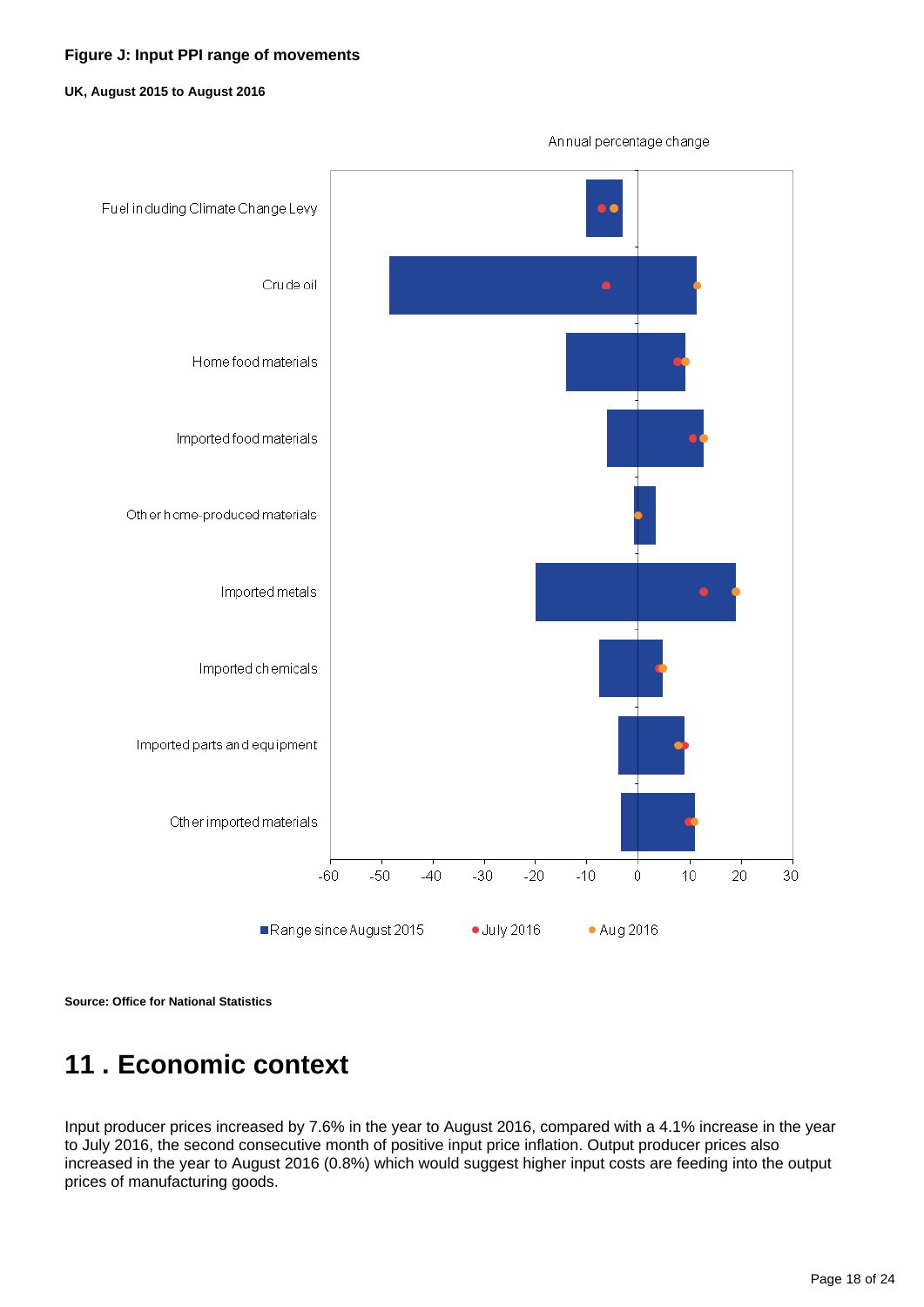#### **Figure K: ONS producer price index for input prices**

#### **UK, August 2014 to August 2016**

## Figure K: ONS producer price index for input prices

UK, August 2014 to August 2016



#### **Source: Office for National Statistics**

Figure K shows the 12-month percentage change and percentage point contributions of the components to input PPI inflation for the past 2 years. Over the last year, input PPI deflation was mainly driven by low crude oil prices, which was partly attributed to the supply of crude oil outstripping demand in developed and developing markets. However, in recent months, the impact of crude oil prices has waned as the initial sharp falls in crude oil prices have started to unwind out of the annual comparison. Month-on-month, crude oil prices increased by 0.7% in August 2016, compared with a 1.0% increase in the previous month, which could be partly explained by the depreciation of the sterling exchange rate following the EU referendum.

Alongside recent changes in crude oil prices, changes in the exchange rate may also have an impact on other imported goods. Imported parts and equipment (7.7%), other imported materials (10.9%) and imported food (12.7%) have also seen a sharp increase in prices in the year to August 2016.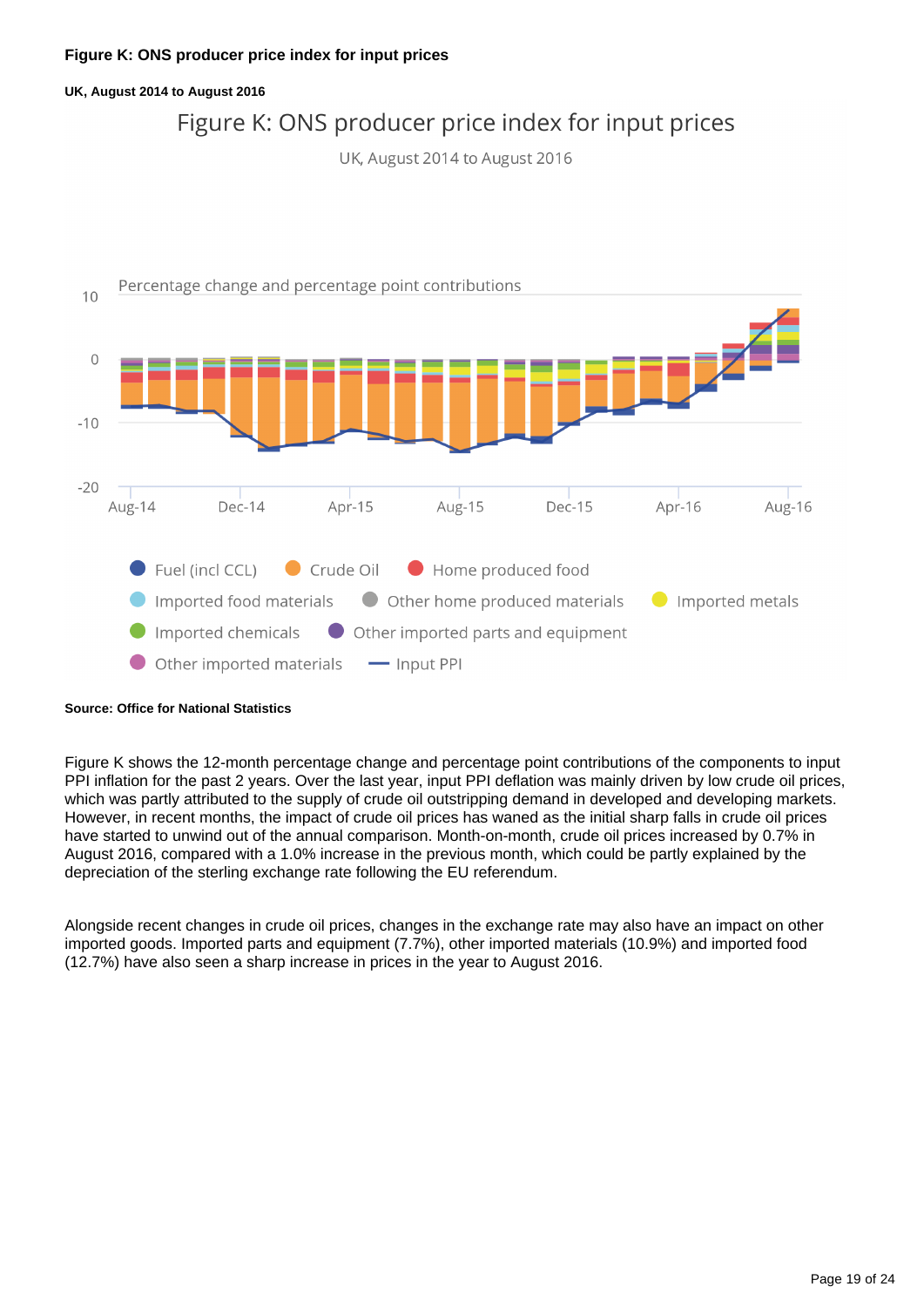#### **Figure L: ONS producer price index for output prices**

## **UK, August 2014 to August 2016** Figure L: ONS producer price index for output prices UK, August 2014 to August 2016 12 month percentage change  $2.5$  $\overline{0}$  $-2.5$  $-5$ Apr- $16$ Aug-16 Aug-14  $Dec-14$ Apr-15 Aug-15  $Dec-15$ Food products Alcohol and tobacco Clothing, textiles and leather Refined Petroleum Products, including duty Chemicals and Pharmaceuticals  $\bullet$  Metals, machinery and equipment Computers, electrical and optical equipment Transport equipment O Other manufactured products

#### **Source: Office for National Statistics**

Figure L shows the 12-month percentage change and percentage point contributions of the components to output PPI inflation for the past 2 years. In this period, there has been a continued downward pressure from food products, refined petroleum products (including duty), and chemicals and pharmaceuticals. However, the increase in crude oil prices has yet to feed into refined petroleum products (including duty). On a monthly basis, crude oil (input) prices increased by 0.7% in August 2016, while refined fuel and petroleum (output) product prices fell by 1.9%.

While commodity prices and the exchange rate are likely to have an effect on producer prices, the strengthening of the UK labour market may also have produced upward pressure on output prices of manufactures. The unemployment rate amongst those aged 16 and over remained stable at 4.9% in the 3 months to June 2016, while the employment rate amongst those aged 16 to 64 rose slightly to 74.5% during the same period – which is the highest employment rate since records began. Unit labour costs in the manufacturing sector – which measures the labour cost per unit of output produced – increased by 1.0% in Quarter 1 (January to March) 2016 compared with a 0.6% increase in the previous quarter (October to December) 2015.

Output across the economy increased by 0.6% in Quarter 2 (April to June) 2016, compared with a 0.4% increase for the previous quarter (January to March). Output in the manufacturing sector also grew by 0.8% in the year to July 2016 compared with a 0.6% increase in the previous month. The growth in the manufacturing sector may have made it easier for firms to pass on higher costs, raising manufacturers' margins.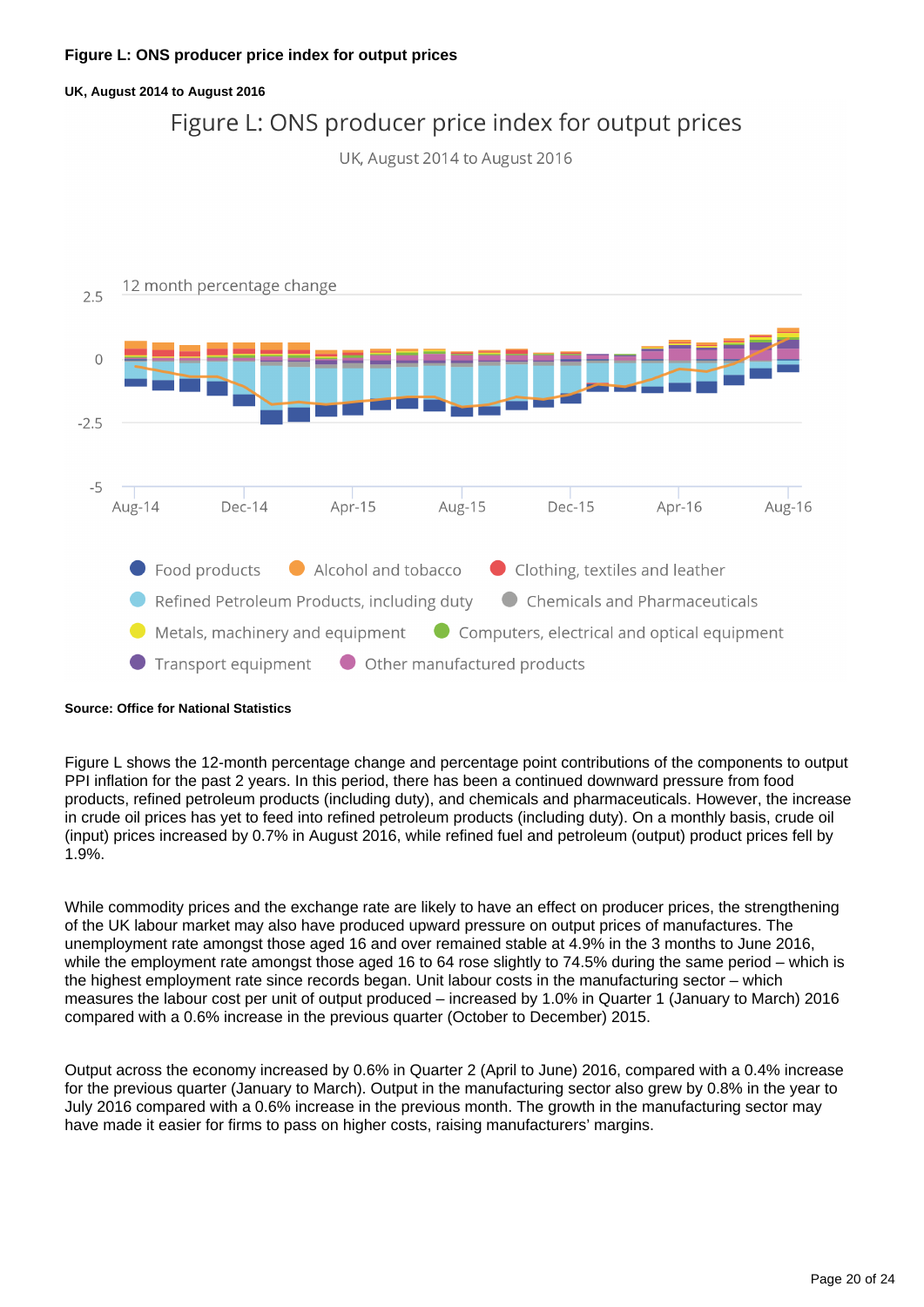## <span id="page-20-0"></span>**12 . Revisions**

For this bulletin, **Producer price index dataset Tables 8R and 9R** highlight revisions to movements in price indices previously published in last month's [statistical bulletin.](http://www.ons.gov.uk/economy/inflationandpriceindices/bulletins/producerpriceinflation/previousReleases) These are mainly caused by changes to the most recent estimates as more price quotes are received, and revisions to seasonal adjustment factors, which are reestimated every month.

For more information about our [revisions policy,](http://www.ons.gov.uk/methodology/methodologytopicsandstatisticalconcepts/revisions) see our website.

### **Table G: Revisions between first publication and estimates 12 months later**

|                                    |                           |                                                                   | Percentages                                                                         |  |
|------------------------------------|---------------------------|-------------------------------------------------------------------|-------------------------------------------------------------------------------------|--|
|                                    | Value in<br>latest period | Revisions between first publication and estimates 12 months later |                                                                                     |  |
|                                    |                           | Average over the<br>last 5 years                                  | Average over the last 5 years without regard to sign<br>(average absolute revision) |  |
| Total output (JVZ7) -<br>12 months | 0.8                       | $-0.08$                                                           | 0.14                                                                                |  |
| Total output (JVZ7) -<br>1 month   | 0.1                       | $-0.01$                                                           | 0.07                                                                                |  |
| Total input (K646) -<br>12 months  | 7.6                       | 0.03                                                              | 0.35                                                                                |  |
| Total input (K646) -<br>1 month    | 0.2                       | 0.03                                                              | 0.28                                                                                |  |

Source: Office for National Statistics

1. \*Statistically significant

Revisions to data provide one indication of the reliability of main indicators. Table G shows summary information on the size and direction of the revisions which have been made to the data covering a 5-year period. A statistical test has been applied to the average revision to find out if it is statistically significantly different from zero. The inclusion of an asterisk (\*) would show the test is significant.

Table G presents a summary of the differences between the first estimates published between 2011 and 2015 and the estimates published 12 months later. These numbers include the effect of the reclassification onto [Standard Industrial Classification \(SIC\) 2007.](http://www.ons.gov.uk/methodology/classificationsandstandards/ukstandardindustrialclassificationofeconomicactivities/uksic2007)

Spreadsheets giving revisions triangles of estimates for all months from February 1998 through to December 2015 and the calculations behind the averages in the table are available in the producer price inflation datasets.

[Revision triangle for total output \(12 months\)](http://www.ons.gov.uk/economy/inflationandpriceindices/datasets/producerpriceindexrevisiontriangletotaloutput12monthsjvz7)

[Revision triangle for total output \(1 month\)](https://www.ons.gov.uk/economy/inflationandpriceindices/datasets/producerpriceindexrevisiontriangletotaloutput1monthjvz7)

[Revision triangle for total input \(12 months\)](http://www.ons.gov.uk/economy/inflationandpriceindices/datasets/producerpriceindexrevisiontriangletotalinput12months)

[Revision triangle for total input \(1 month\)](http://www.ons.gov.uk/economy/inflationandpriceindices/datasets/producerpriceindexrevisiontriangletotalinput1month)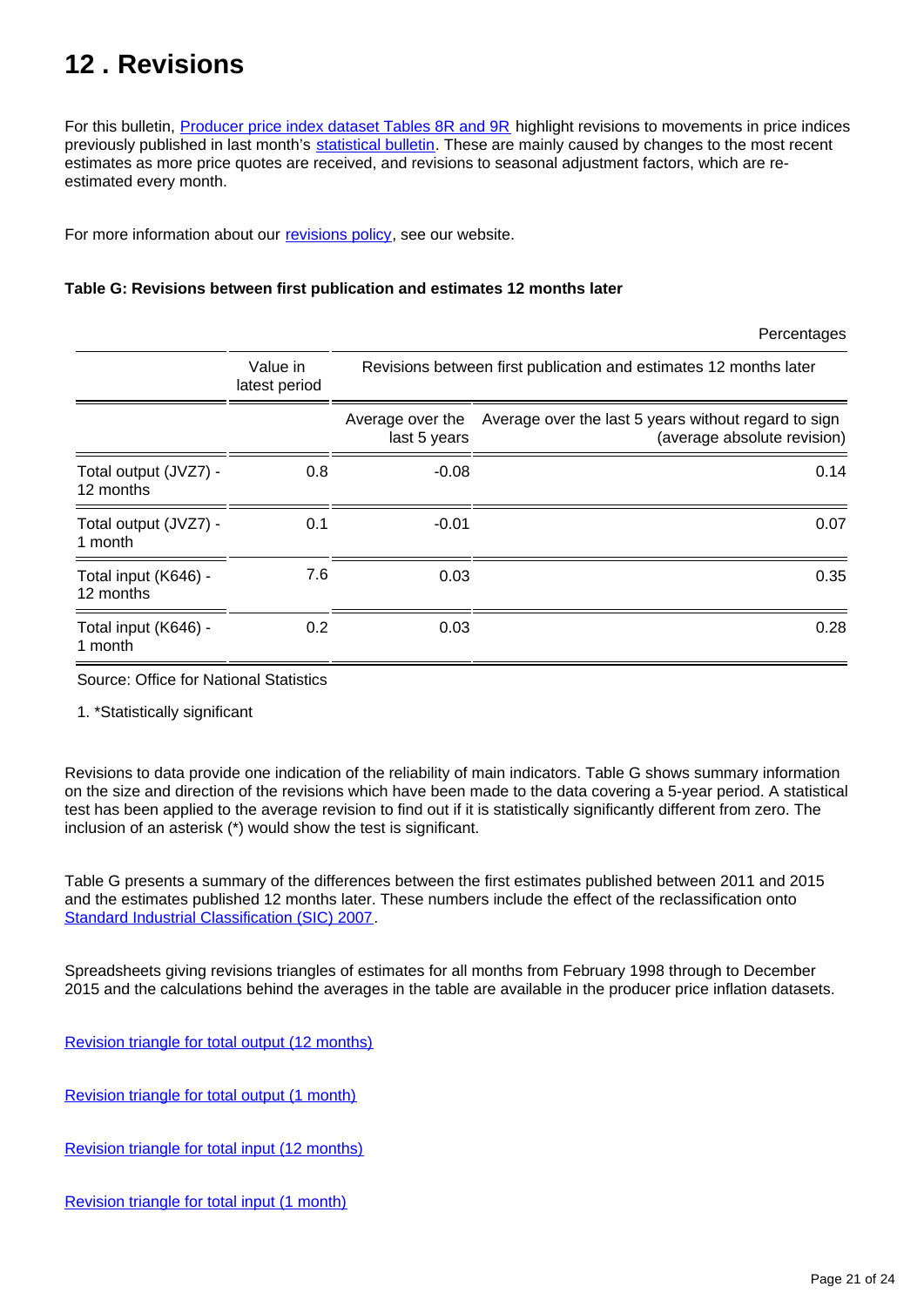## <span id="page-21-0"></span>**13 . Changes to publication schedule for economic statistics**

From January 2017 we are improving the way we publish economic statistics, with related data grouped together under new "theme" days. This will increase the coherence of our data releases and involve minor changes to the timing of certain publications. For more information see [Changes to publication schedule for economic statistics](https://www.ons.gov.uk/news/news/changestopublicationscheduleforeconomicstatistics).

# <span id="page-21-1"></span>**14 . Quality and methodology**

The [PPI Quality and Methodology Information document](http://www.ons.gov.uk/economy/inflationandpriceindices/qmis/producerpriceindicesqmi) contains important information on:

- the strengths and limitations of the data and how it compares with related data
- users and uses of the data
- how the output was created
- the quality of the output including the accuracy of the data

## **15. Background notes**

### **1. PPI standard errors**

We have published an article on the **[analysis of Producer Price Indices \(PPI\)](http://webarchive.nationalarchives.gov.uk/20160105160709/http:/www.ons.gov.uk/ons/rel/ppi2/producer-price-index/producer-price-standard-errors-2014/index.html)** using standard errors with the [November 2015 release.](http://www.ons.gov.uk/economy/inflationandpriceindices/bulletins/producerpriceinflation/november2015) The article presented the calculated standard errors of the PPI during the period December 2014 to November 2015, for both month-on-month and 12-month growth.

## **2. PPI guidance**

[Guidance on using indices in indexation clauses](https://www.ons.gov.uk/economy/inflationandpriceindices/qmis/producerpriceindicesqmi) has been published on our website. It covers producer prices, services producer prices and consumer prices.

An up-to-date manual for the producer price index, including the import and export index is now available. PPL [methods and guidance](https://www.ons.gov.uk/economy/inflationandpriceindices/qmis/producerpriceindicesqmi) provides an outline of the methods used to produce the PPI as well as information about recent PPI developments.

### **3. How are we doing?**

We aim to constantly improve this release and its associated commentary. We welcome any feedback you might have, and are particularly interested in knowing how you make use of these data to inform your work. Please contact us via email: ppi@ons.gsi.gov.uk

## **4. Article about rebasing the PPI onto 2010=100**

As previously announced, we have taken forward the rebasing of the PPI onto a 2010=100 basis. The first published data using 2010=100 was released in November 2013. An article describing the results of this [assessment](http://webarchive.nationalarchives.gov.uk/20160105160709/http:/www.ons.gov.uk/ons/rel/ppi2/producer-price-index/producer-price-index-rebasing--2010-100-/index.html) was also published on 12 November 2013.

## **5. Finding PPI data**

All of the data included in this statistical bulletin, alongside data for the full range of PPIs, is available in the associated datasets. Also available are the datasets for the [Aerospace and Electronic Indices](http://www.ons.gov.uk/economy/inflationandpriceindices/datasets/aerospaceandelectronicscostindices) and the [Producer](http://www.ons.gov.uk/economy/inflationandpriceindices/datasets/producerpriceindex)  [Price Indices.](http://www.ons.gov.uk/economy/inflationandpriceindices/datasets/producerpriceindex) There are [PPI records](https://www.ons.gov.uk/economy/inflationandpriceindices/datasets/producerpriceindicesrecords) available which give the higher, lower and equal to movements for each index. Each PPI has 2 unique identifiers: a 10 digit index number, which relates to the Standard Industrial Classification code appropriate to the index and a 4-character alpha-numeric code, which can be used to find series when using the time series dataset for PPI.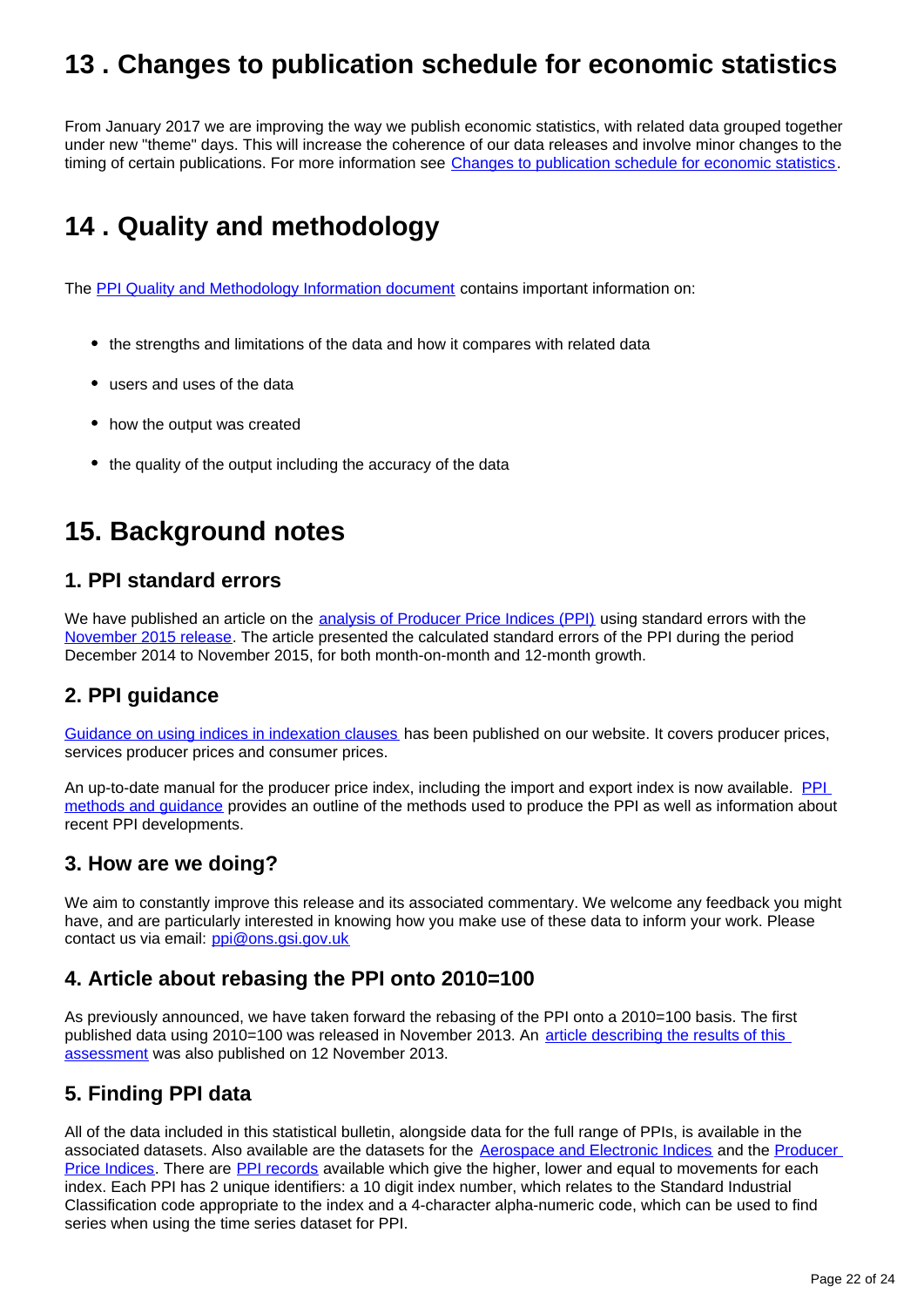### **6. European comparability**

The UK is required to compile and deliver the PPI to Eurostat under the **Short-Term Statistics Requiation**. As a result, all EU countries must produce equivalent series on a comparable basis. Eurostat produce European aggregates for PPI and publish a monthly press release. This release uses the gross sector PPI as the headline figure; here in the UK, we publish the top level PPI on a net sector basis. Detailed PPI figures for the UK and the rest of the EU are also published on Eurostat's website

### **7. Relevance to users**

Index numbers shown in the main text of this bulletin are on a net sector basis. The index for any sector relates only to transactions between that sector and other sectors; sales and purchases within sectors are excluded. However, the more detailed figures shown in **Producer price index dataset Tables 4 and 6** are on a gross basis; that is, intra-industry sales and purchases are included in each of these indices.

Indices relate to average prices for a month. The full effect of a price change occurring part way through any month will only be reflected in the following month's index.

All index numbers exclude VAT. Excise duty (on cigarettes, manufactured tobacco, alcoholic liquor and petroleum products) are included, except where labelled otherwise. Since PPIs exclude VAT, they are not affected by the increase in the standard rate of VAT to 20% from 4 January 2011.

The detailed input indices of prices of materials and fuels purchased by industry (Producer price index dataset [Table 6\)](http://www.ons.gov.uk/economy/inflationandpriceindices/datasets/producerpriceindexreferencetables) do not include the climate change levy (CCL). This is because each industry can, in practice, pay its own rate for the various forms of energy, depending on the various negotiated discounts and exemptions that apply.

## **8. Common pitfalls in interpreting series**

Expectations of accuracy and reliability in sample surveys are often too high. Revisions and sampling variability are inevitable consequences of the trade off between timeliness, accuracy and the burden on respondents. Details of sampling variability are included elsewhere in this bulletin.

Very few statistical revisions arise as a result of "errors" in the popular sense of the word. All estimates, by definition, are subject to statistical "error" but, in this context, the word refers to the uncertainty in any process or calculation that uses sampling, estimation or modelling.

Most revisions reflect either the adoption of new statistical techniques or the incorporation of new information which allows the statistical error of previous estimates to be reduced. Only rarely are there avoidable "errors" such as human or system failures, and such mistakes are made quite clear when they are discovered and corrected.

## **9. Definitions and explanations**

Definitions found within the main statistical bulletin follow.

### **Index number**

A measure of the average level of prices, quantities or other measured characteristics, relative to their level for a defined reference period of location. It is usually expressed as a percentage above or below, but relative to, the base index of 100.

### **Seasonally adjusted**

Seasonal adjustment aids interpretation by removing effects associated with the time of the year or the arrangement of the calendar, which could obscure movements of interest. Seasonal adjustment removes regular variation from a time series. Regular variation includes effects due to month lengths, different activity near particular events, such as bank holidays and leap years.

### **Sampling variability**

Very few statistical revisions arise as a result of "errors" in the popular sense of the word. All estimates, by definition, are subject to statistical "error" but in this context the word refers to the uncertainty. Data in the bulletin are based on statistical samples and, as such, are subject to sampling variability. If many samples were drawn, each would give different results.